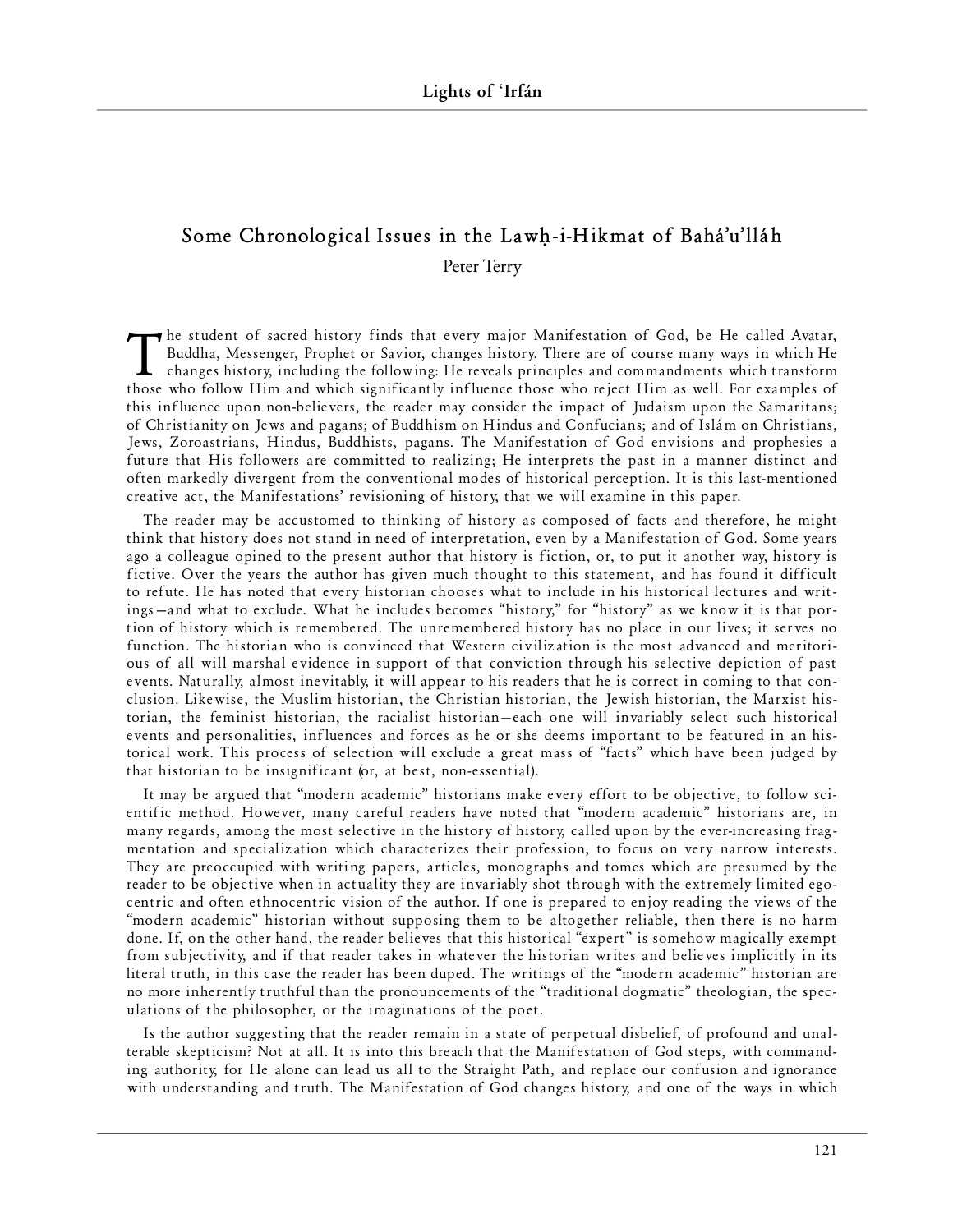He effects that change is through His creative interpretation of the past. His re-creation of the past, and His creation of the present and future become, for His followers and for their unbelieving neighbors as well, the standard by which reality can be distinguished from unreality, true history from fictive history.

In another essay, the present author has examined the doctrine of the Most Great Infallibility ['ismat al-kubrá], which designates the Manifestation of God as the foremost interpreter of historical events. Briefly, Bahá'u'lláh makes the following claim, in various of His Tablets:

Know thou that the term 'Infallibility' hath numerous meanings and divers stations. In one sense it is applicable to the One Whom God hath made immune from error. Similarly it is applied to every soul whom God hath guarded against sin, transgression, rebellion, impiety, disbelief and the like. However, the Most Great Infallibility ['ismat al-kubrá] is confined to the One Whose station is immeasurably exalted beyond ordinances or prohibitions and is sanctified from errors and omissions. Indeed He is a Light which is not followed by darkness and a Truth not overtaken by error.

Were He to pronounce water to be wine or heaven to be earth or light to be fire, He speaketh the truth and no doubt would there be about it; and unto no one is given the right to question His authority or to say why or wherefore. Whosoever raiseth objections will be numbered with the froward in the Book of God, the Lord of the worlds...<sup>1</sup>

He Who is the Dawning-place of God's Cause hath no partner in the Most Great Infallibility ['ismat al-kubra]. He it is Who, in the kingdom of creation, is the Manifestation of "He doeth" whatsoever He willeth." God hath reserved this distinction unto His own Self, and ordained for none a share in so sublime and transcendent a station. This is the Decree of God, concealed ere now within the veil of impenetrable mystery. We have disclosed it in this Revelation, and have thereby rent asunder the veils of such as have failed to recognize that which the Book of God set forth and who were numbered with the heedless.<sup>2</sup>

'Abdu'l-Bahá explained this principle and the actual verse (K47) of the Kitáb-i-Aqdas in Some Answered Questions,<sup>3</sup> of which a short excerpt is cited here:

It is said in the holy verse: 'There is no partner for Him Who is the Dayspring of Revelation in His Most Great Infallibility ['ismat al-kubra']. He is, in truth, the Exponent of 'God doeth whatsoever He willeth' in the kingdom of creation. Indeed the Almighty hath exclusively reserved this station for Himself and to none is given a share in this sublime and highly exalted distinction.'

Know that infallibility ['iṣmat] is of two kinds: essential infallibility ['iṣmat-i-dhátiyyih] and acquired infallibility ['işmat-i-saf á tiyyih]. In like manner there is essential knowledge ['ilm-idhátí] and acquired knowledge ['ilm-i-safátí]; and so it is with other names and attributes. Essential infallibility ['iṣmat-i-dhátiyyih] is peculiar to the universal Manifestation [mazhar-ikullí), for it is His essential requirement, and an essential requirement cannot be separated from the thing itself...

In short, the meaning of "He doeth whatsoever He willeth" is that if the Manifestation says something, or gives a command, or performs an action, and believers do not understand its w is dom, they still ought not to oppose it by a single thought, seeking to know why He spoke so, or why He did such a thing. The other souls who are under the shadow of the supreme Manifestations are submissive to the commandments of the Law of God, and are not to deviate as much as a hairsbreadth from it; they must conform their acts and words to the Law of God. If they do deviate from it, they will be held responsible and reproved in the presence of God. It is certain that they have no share in the permission "He doeth whatsoever He willeth," for this condition is peculiar to the supreme Manifestations.

Shoghi Effendi has further explained the essential nature of this doctrine of the Most Great Infallibility of the Manifestation of God, as found here in a letter written on his behalf to an individual Bahá'í: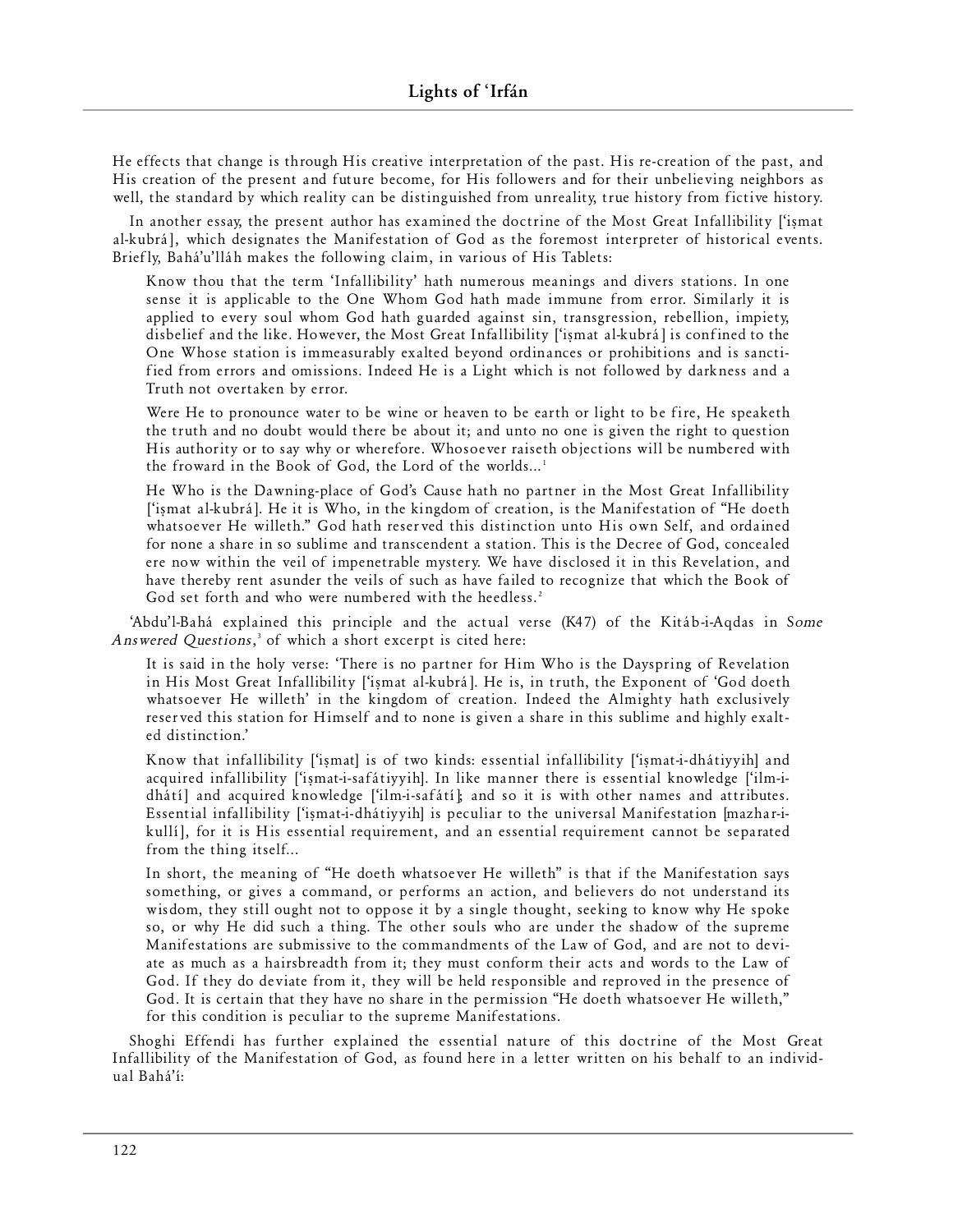Regarding your Bahá'í friend who does not fully understand the infallibility of the Manifestation of God: You should influence that person to study the matter more deeply, and to realize that the whole theory of Divine Revelation rests on the infallibility of the Prophet, be He Christ, Muhammad, Bahá'u'lláh, or one of the others. If They are not infallible, then They are not divine, and thus lose that essential link with God which, we believe, is the bond that educates men and causes all human progress.<sup>4</sup>

Of course, it could be claimed that the Most Great Infallibility of the Manifestation of God does not cover questions of history. Let us begin with what Bahá'u'lláh has written in reference to this matter. In two passages from Lawh-i-Hikmat [Tablet of Wisdom] Bahá'u'lláh describes the manner in which He has become informed of historical personalities and events reported in that Tablet:

Thou knowest full well that We perused not the books which men possess and We acquired not the learning ['ulúmi] current amongst them, and yet whenever We desire to quote the sayings of the learned [al-'ulamá'] and the wise [al-huk ama'], presently there will appear before the face of thy Lord [rabbaka] in the form of a tablet [lawh] all that which hath appeared in the world [al-'álam] and is revealed in the Holy books [al-kutub] and Scriptures [al-zubur]. Thus do We set down in writing that which the eye perceiveth. Verily His knowledge ['ilmuhu] encompasseth the earth and the heavens.

This is a Tablet wherein the Pen of the Unseen hath inscribed the knowledge of all that hath been and shall be -a knowledge that none other but My wondrous Tongue can interpret. Indeed My heart as it is in itself hath been purged by God from the concepts of the learned and is sanctified from the utterances of the wise. In truth naught doth it mirror forth but the revelations of God. Unto this beareth witness the Tongue of Grandeur in His perspicuous Book.

Say, O people of the earth! Beware lest any reference to wisdom debar you from its Source or withhold you from the Dawning-Place thereof. Fix your hearts upon your Lord, the Educator, the All-Wise.

In every land We have set up a luminary of knowledge, and when the time foreordained is at hand, it will shine resplendent above its horizon, as decreed by God, the All-Knowing, the All-Wise. If it be Our Will We are fully capable of describing for thee whatever existeth in every land or hath come to pass therein. Indeed the knowledge of thy Lord pervadeth the heavens and the earth. $5$ 

In another of His Tablets, published in a compilation entitled 'Ishraqat (not to be confused with His Tablet called Ishráqát), Bahá'u'lláh specifically refers to the Most Great Infallibility in relation to the characterization of an historical event in the Writings of the Báb:

qulná ita qi alláh va lá ta'tar id 'alá man zayan ahu' lláh bi- al-'iß m at al-k ubrá va is m á'at al-husná va sifátit al-'uluyá mizávár 'ibád ánkih mashariq-i-amr iláhí rá tasdiq namáyand dar ánchih az ú zahir shavad chih kih bih muqtasiyát-i-hikmat-i-bálighih ahadí juzz-i-haqq ágáh nah yaf'alu mávishá' va yahkumu má yuríd va huva al-mugtadiru'l-gadír<sup>6</sup>

A provisional translation of these verses, attempted by Dr. Iskandar Hai and the present author, in collaboration with Dr. Robert Stockman, Dr. Mu'in Afnani, and other Bahá'í scholars attending the 1999 'Irfán Colloquium at the Louhelen Bahá'í School is as follows:

We said unto them: Fear ye God, and contend not with the One Whom God hath adorned with the Most Great Infallibility, [with] Excellent Names and Exalted Attributes! It behooveth the servants [mankind] to testify to the truth of whatsoever proceedeth from the Dawning-place of the Cause of God, for none save God knoweth the exigencies of consummate wisdom. He doeth whatsoever He willeth, and decreeth whatsoever He desireth. He is the Almighty, the Most Powerful.

In one of His Tablets, 'Abdu'l-Bahá has affirmed the same principle, that is, the accuracy of the historical witness of the Manifestation of God: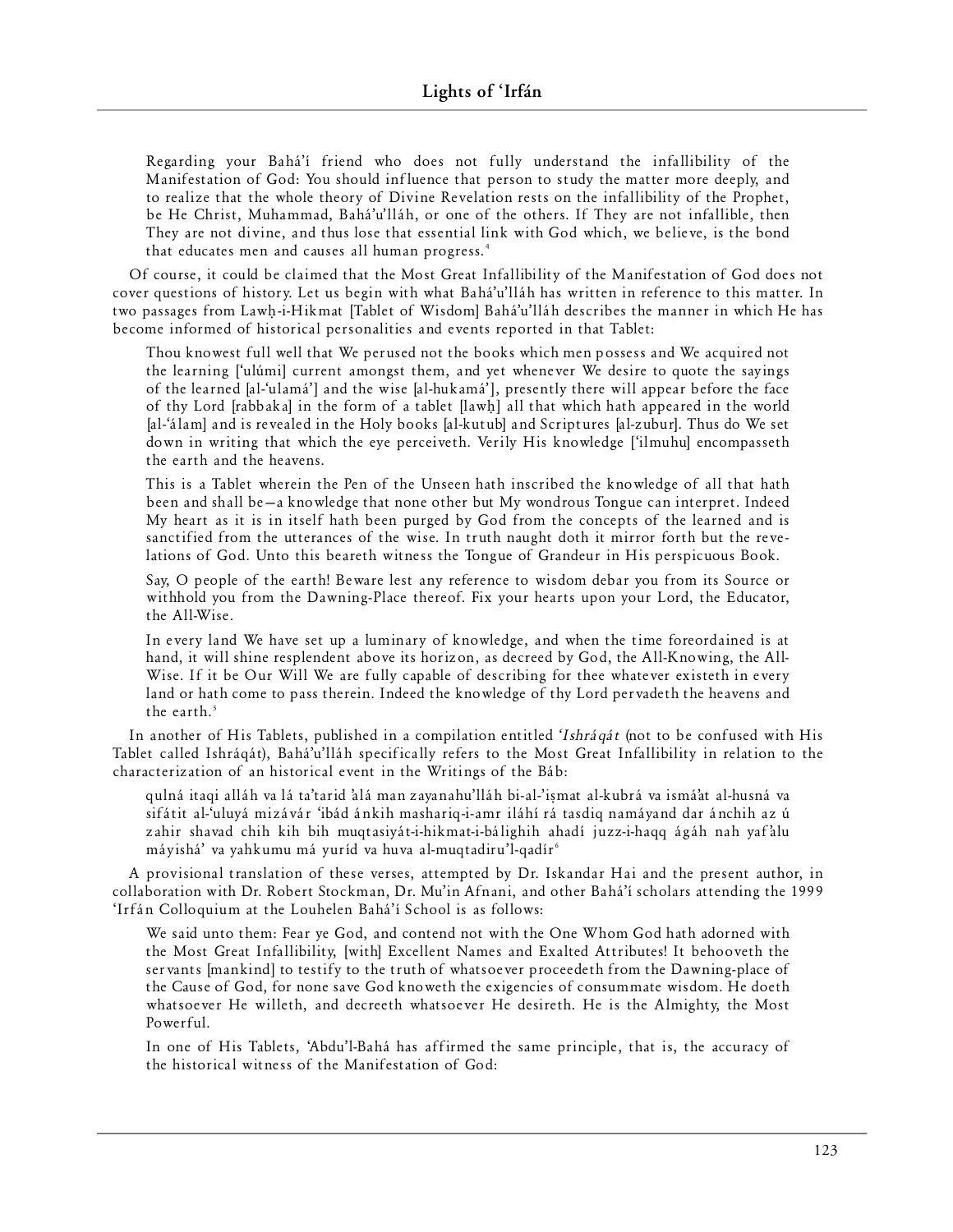Nevertheless, Holy Writ [nass-i-iláhiyyih] is authoritative [amr-i-mahtúm ast], and with it no history of the world can compare, for experience hath shown that after investigation of the facts [taharri haqíqat] and a thorough study of ancient records and corroborative evidence, all have referred back to the Holy Scriptures [nusús-i-iláhiyyih]. The most important thing is to establish the validity of God's universal Manifestation [mazhar-i-kullí-yi iláhí]; once His claim proveth true, then whatsoever He may choose to say is right and correct.<sup>7</sup>

Shoghi Effendi, in reference to the historical views set forth in the writings of the eminent Bahá'í scholar, Mírzá Abú'l-Fadl Gulpayganí, and in comparison with the statements of 'Abdu'l-Bahá (here called, the Master), has given the following interpretation:

Shoghi Effendi wishes to emphasize that what is truly authoritative are the Master's words. In all such cases we should try and find out what He has said and abide by His words, even though they seem conflicting with the findings of modern scholars.<sup>8</sup>

Finally, the Universal House of Justice directed its Secretariat to write the following letter with reference to this very topic:

We have been asked to say that there is nothing in the Bahá'í writings to support the conclusion that the revelation of a Manifestation of God is confined to an exposition of 'values' or that the infallibility of the Prophets does not extend to and include the area of historical and scientific 'fact.' On the contrary, in Some Answered Questions, pp. 28-29, 'Abdu'l-Bahá points out that when the Qur'an was revealed, it contained verses explaining the movement of the stars and planets in the universe. Because these statements disagreed with the established theories of the time, the verses were ridiculed by all the mathematicians who "attributed the theory to ignorance." 'Abdu'l-Bahá goes on to say that it was not until 900 years later, when the telescope was invented, that the validity of Muhammad's statements on this subject was proven.<sup>9</sup>

Now that the relevancy of the Bahá'í doctrine of the Most Great Infallibility in relation to history has been established, we will begin our study of the specific chronological issues under consideration. The Lawh-i-Hikmat was addressed by Bahá'u'lláh to Áqá Muhammad Qá'iní, surnamed Nabíl-i-Akbar, an eminent teacher of the Bahá'í Faith memorialized by 'Abdu'l-Bahá.<sup>10</sup> Lawh-i-Hikmat was recently published in the original Arabic<sup>11</sup> and in an English translation prepared under the auspices of the Universal House of Justice.<sup>12</sup> This Tablet covers a wide selection of topics, and will be studied for many centuries to come. In this paper we will be concerned with a very brief excerpt from Lawh-i-Hikmat, pertaining to the influence of two divinely-inspired Hebrew prophets upon two ancient Greek philosophers. We will begin with the following verses, as they establish the context for the excerpt under examination:

When the eyes of the people of the East were captivated by the arts and wonders of the West, they roved distraught in the wilderness of material causes, oblivious of the One Who is the Cause of Causes, and the Sustainer thereof, while such men as were the source and wellspring of Wisdom never denied the moving impulse behind these causes, nor the Creator of the origin thereof. Thy Lord knoweth, yet most of the people know not.<sup>13</sup>

In this brief statement, Bahá'u'lláh has described the basic methodology of all Western academic and scientific scholarship, including "modern academic" historiography. This approach to scholarship roves "distraught in the wilderness of material causes, oblivious of the One Who is the Causer of Causes" while Bahá'u'lláh's vision of history affirms the divine origin of all those progressive phenomena which we in the West have identified as distinctively human and civilized. Bahá'u'lláh then explains the purpose which animates His subsequent references to historical personages:

Now We have, for the sake of God, the Lord of Names, set Ourself the task of mentioning in this Tablet some accounts of the sages [al-huk ama'], that the eyes of the people may be opened thereby and that they may become fully assured that He is in truth the Maker, the Omnipotent, the Creator, the Originator, the All-Knowing, the All-Wise [al-hakimu].<sup>13</sup>

Immediately following these verses, Bahá'u'lláh refers to the influence of these "sages" upon the "contemporary men of learning." Hence, He begins this section of the Tablet with two general statements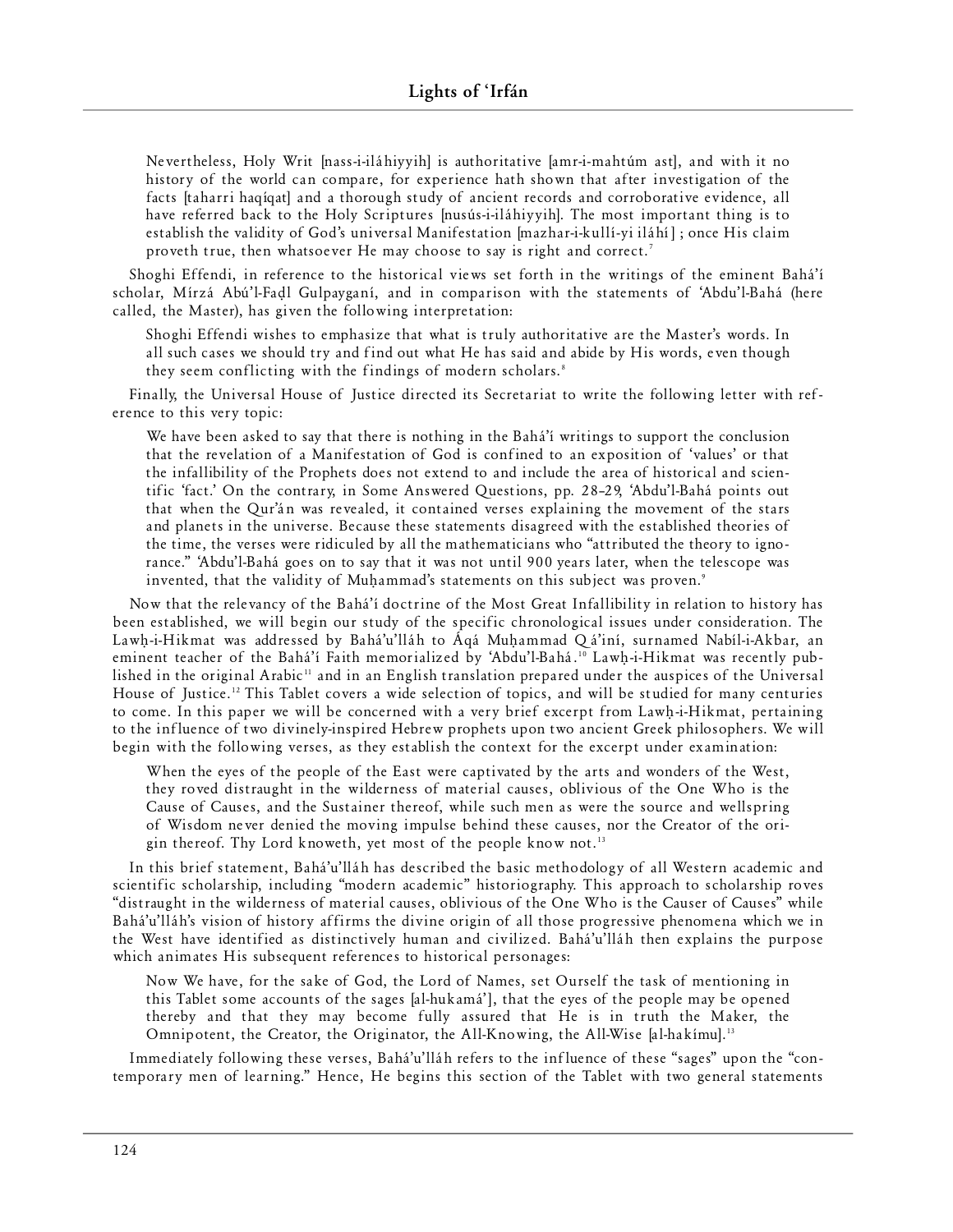regarding "the sages" and follows these up with specific statements about individual Greek philosophers. His purpose in mentioning these accounts, is "that the eyes of the people may be opened thereby and that they may become fully assured that He is in truth the Maker, the Omnipotent, the Creator, the Originator, the All-Knowing, the All-Wise." And Who is "the Maker, the Omnipotent, the Creator, the Originator, the All-Knowing, the All-Wise"? He is what Bahá'u'lláh called, in the previous paragraph, "the One Who is the Cause of Causes, and the Sustainer thereof."

He proceeds in a systematic manner with the gradual unveiling of that reality which underlies appearance s:

Although it is recognized that the contemporary men of learning [hukamá'] are highly qualified in philosophy [al-hikmat], arts and crafts [al-saná'i'], yet were anyone to observe with a discriminating eye he would readily comprehend that most of this knowledge ['ilm] hath been acquired from the sages of the past [hukamá' al-qabli], for it is they who have laid the foundation of philosophy [asása'l-hikmat], reared its structure and reinforced its pillars. Thus doth thy Lord, the Ancient of Days, inform thee.<sup>14</sup>

At the conclusion of this paragraph, Bahá'u'lláh informs His reader of the source of His words: "Thus doth thy Lord, the Ancient of Days, inform thee." This is not a human voice telling stories, which the listener or reader can take with a grain of salt or disbelieve altogether. This is the voice of God speaking. From the divine perspective, the fundamentals of present-day philosophy, arts and crafts were established by the Greek sages, hence credit for "arts and wonders of the West" should go to them rather than to their heirs, the Western Europeans. If He had stopped here, we might have concluding that Bahá'u'lláh was affirming the value of an old-fashioned aristocratic Western European education in the Greek and Roman classics. However, in this Tablet, Bahá'u'lláh gradually reveals the pattern, the warp and woof of a vast and magical carpet which is utterly unfamiliar to us in the West. That carpet is not an Oriental fantasy it claims to be nothing less than the true nature of things in themselves.

At this point in the Tablet, Baha'u'llah introduces a link which explains why He has set Himself "the task of mentioning in this Tablet some accounts of the sages" and how this may fulfill His purpose, "that the eyes of the people may be opened thereby and that they may become fully assured that He is in truth the Maker":

The sages afore time acquired their knowledge [al-'ulúm] from the Prophets [al-anbiyá'], in a smuch as the latter were the Exponents of divine philosophy [al-hikmat al-iláhiyyat] and the Revealers of heavenly mysteries. Men quaffed the crystal, living waters of Their utterance, while others satisfied themselves with the dregs. Everyone receiveth a portion according to his measure. Verily He is the Equitable, the Wise [al-hakímu].<sup>15</sup>

This statement, coming not from a mere mortal, but rather, according to Bahá'u'lláh, from the voice of God Himself (as the previous paragraph proclaims: "Thus doth thy Lord, the Ancient of Days, inform thee"), firmly establishes the source and foundation of divine philosophy, implying this divine knowledge was first revealed by God to His Manifestations, and affirming that it was then taught by the Prophets to the philosophers. That is, true "metaphysics" originated not in the philosophers themselves, but in the effulgences of God's truth, received by the Manifestations. After establishing this, Bahá'u'lláh states that while every person perceives the real according to his own personal measure and capacity, the truth itself is from God and is independent of the measure of men. He reiterates both themes in the following verses, which bracket the short paragraph we will shortly examine:

The essence and the fundamentals of philosophy have emanated from the Prophets [al-anbiyá']. That the people differ concerning the inner meanings and mysteries thereof is to be attributed to the divergence of their views and minds.<sup>16</sup>

In this passage it seems that Bahá'u'lláh has broadened His assertion, claiming in these verses that the foundations of the entire field of philosophy–not just divine philosophy, but material philosophy as well-were revealed to the Prophets and taught by them to the philosophers. Previously in this Tablet Bahá'u'lláh has affirmed that present-day "philosophy, arts and crafts" are based upon the foundations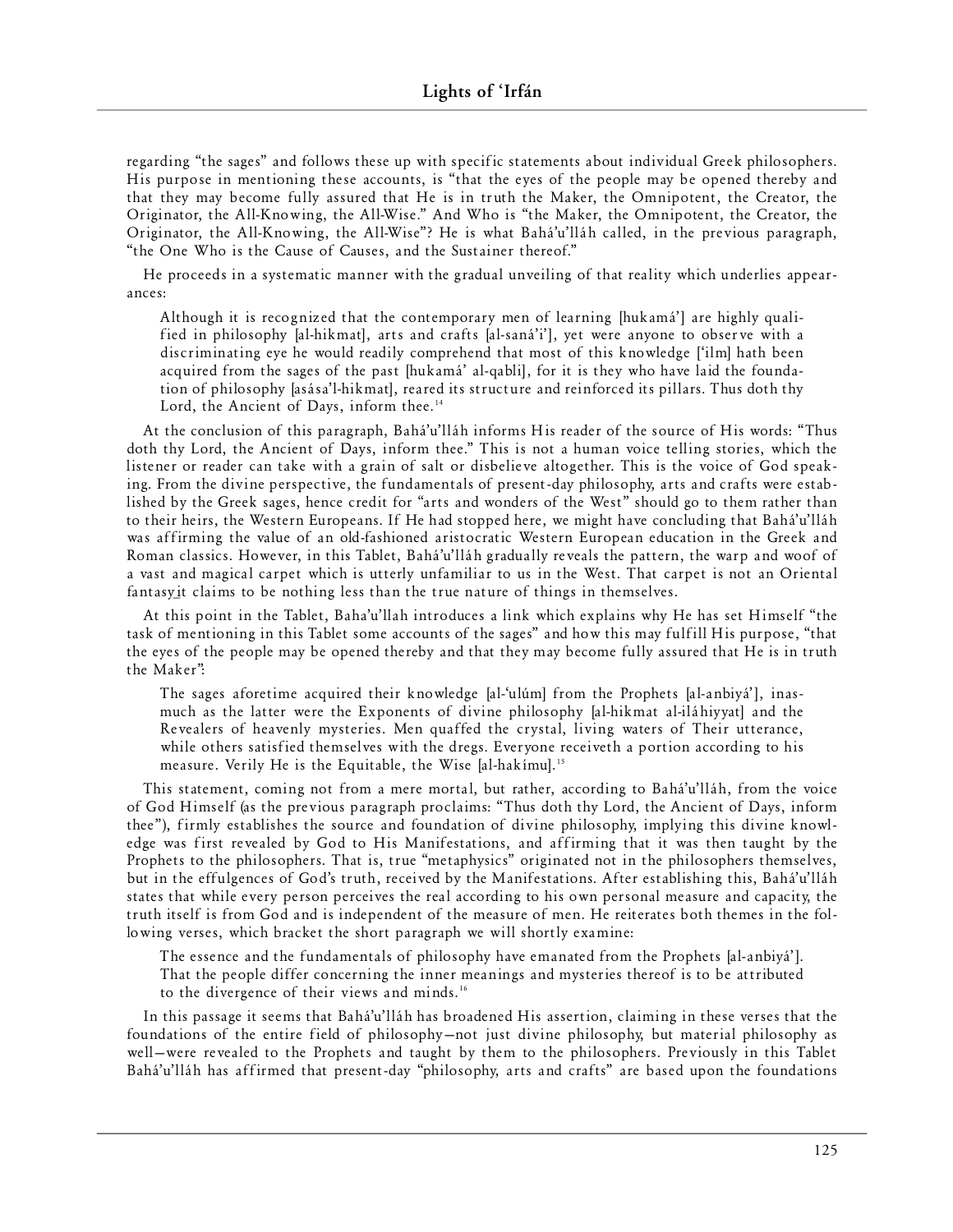of philosophy established by the "sages." Hence it can be seen that His statement here, about the entirety of philosophy, has very broad implications for our understanding of the history of the sciences, arts and crafts, as well the field of philosophy.

Bahá'u'lláh identifies the "Father of Philosophy" in yet another passage from Lawh-i-Hikmat:

I will also mention for thee the invocation voiced by Balínús who was familiar with the theories put forward by the Father of Philosophy regarding the mysteries of creation as given in his chrysolite tablets...<sup>17</sup>

The Father of Philosophy, according to Islamic historical tradition, is Idrís, who is also called Hermes.'<sup>8</sup> In the Lawḥ-i-Basítu'l-Haqíqat (Tablet on the Uncompounded Reality), Bahá'u'lláh refers to this Father of Philosophy, this time by name:

The first person who devoted himself to philosophy was Idrís. Thus was he named. Some called him also Hermes. In every tongue he hath a special name. He it is who hath set forth in every branch of philosophy thorough and convincing statements.<sup>19</sup>

And who is Idrís? He is a Prophet of God, according to the Qur'án (as well as Islamic historical tradition, cited in Keven Brown's article):

Commemorate Idrís in the Book; for he was a man of truth [siddíqan], a prophet [nabiyyan]; And We uplifted him to a lofty station.<sup>20</sup>

Hence, the first philosopher in every branch of philosophy is a Prophet. This statement, that the Father of Philosophy was a Prophet of God rather than a Greek sage, has revolutionary potential for the interpretation of history and philosophy alike. This is particularly true with reference to Greek philosophy, which has hitherto been almost universally acclaimed as the "leaven" which enabled the magnificent achievements of Western civilization to "rise up"from the midst of a motley collection of illiterate and blood-thirsty "barbarians." It transfers the glory from man to God, or, to be precise, from certain aristocratic Greek males to the Unknowable Essence. Bahá'u'lláh lays considerable stress on this provenance, and, as elsewhere in His Writings, upon man's dependence upon the Revelation of God for all true knowledge and wisdom:

For every land We have prescribed a portion, for every occasion an allotted share, for every pronouncement an appointed time and for every situation an apt remark. Consider Greece. We made it a Seat of Wisdom [kursiyya'l-hikmat] for a prolonged period. However, when the appointed hour struck, its throne was subverted, its tongue ceased to speak, its light grew dim and its banner was hauled down. Thus do We bestow and withdraw. Verily thy Lord is He Who giveth and divesteth, the Mighty, the Powerful.<sup>21</sup>

Now that the overall context of Bahá'u'lláh's references to the history of philosophy has been discussed, we will turn our attention to the specific verses which are the subject of this particular paper. In between His statement that the Prophets "were the Exponents of divine philosophy" and His affirmation that the "essence and the fundamentals of philosophy have emanated from the Prophets" Bahá'u'lláh refers to two Greek philosophers and two Hebrew prophets as examples of this mode of transmission:

inna abíd a q lísa' l-l adh iy i-s h tah ara fí ' l-h ikm at kána fí zam ani dáúda wa-fít há g húritha fí zam an i sulay- mána ibni dáúda wa akhadha'l-hikmata min ma'dini'l- nubuw wati wa huwa'l-ladhí zanna annahu sami'a hafífa'l-falaki wa-balagha maqáma'l-malaki inna rabbaka yufassilu kulla amrinn idhá shá'a innahu lahuwa'l-'alímu'l-muhítu<sup>22</sup>

Empedocles, who distinguished himself in philosophy, was a contemporary of David, while Pythagoras lived in the days of Solomon, son of David, and acquired Wisdom from the treasury of prophethood. It was he who claimed to have heard the whispering sound of the heavens and to have attained the station of an- gels. In truth thy Lord will clearly set forth all things, if He pleaseth. Verily, He is the Wise, the All-Pervad- ing.<sup>23</sup>

Abídaglísa (also written Anbaduglís, Banduglís, Abíduglis, Abídhuglís, and Anbáduglis in the sources consulted) is the Arabic transcription for the name of a famous Greek philosopher, known to Western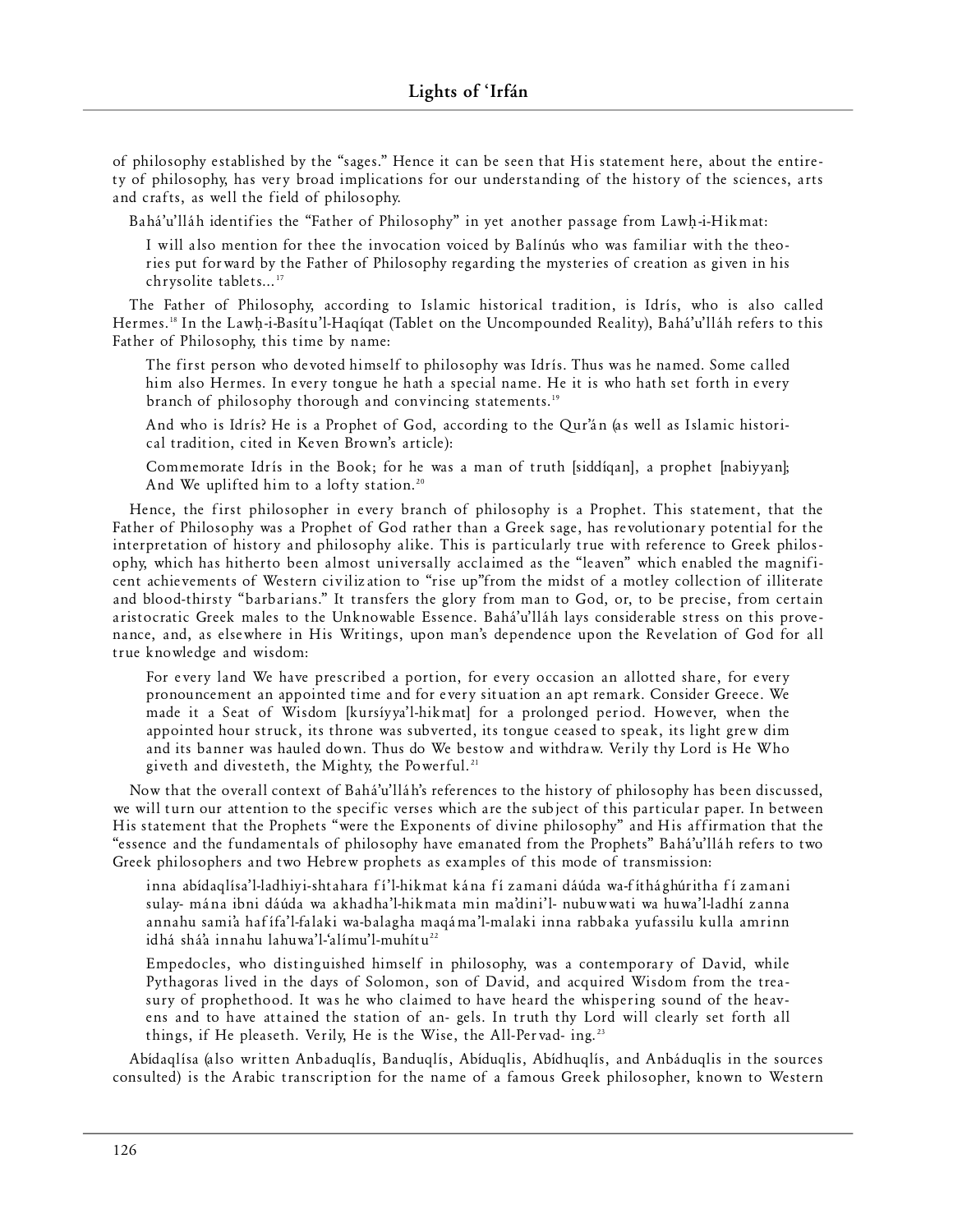readers as Empedocles. The opening phrase of this section indicates that Empedocles was renowned in "philosophy" [hikmat] and that he lived in the "time" [zaman] of David. Which David? This is clarified in the second sentence. The second sentence states that Pythagoras (transcribed into Arabic as Fíthághúris and here as Fíthághúritha), another Greek philosopher—whose Pythagorean theorem and music of the spheres have preserved his memory for schoolchildren throughout the world—was living in the "time" [zaman] of Solomon, the son of David. History has a record of only one Solomon, son of David, these together being two kings of Israel, described in the Books of Kings (I, II) and Books of Chronicles (I, II), as found in both the Hebrew and the Greek versions of the Bible. Another record of these two kings, in which they are described as prophets of God, is found in the Qur'án.

Before we proceed any further with this analysis, we must examine the meaning of "time" [zaman]. In general, the Arabic word is translated as "time; period; stretch of time; duration,"<sup>24</sup> and as used by Persians the word means "time; season; fortune; calamity."<sup>25</sup> Inasmuch as a particular Greek philosopher is associated in time with David, and then another Greek philosopher with Solomon, the son of David, it seems that Bahá'u'lláh was using [zaman] in the sense of "generation"—relating Empedocles to David's generation and Pythagoras to Solomon's generation. In a letter written on behalf of Shoghi Effendi and dated 15 February 1947,<sup>26</sup> the Guardian gave his definition of [zaman], as follows: "We must not take this statement too literally; contemporary may have been meant in Persian as something far more elastic than the English word." Other than this brief reference, there does not seem to be an authorized interpretation of this term in the Tablets of 'Abdu'l-Bahá and the letters of Shoghi Effendi.

Before we proceed any further with this inquiry, let us consider what is at issue. First of all, Bahá'u'lláh has affirmed that Empedocles preceded Pythagoras, even as David preceded his father, Solomon. According to "modern academic" historians, the correct dating of Empedocles is circa 445-441 B.C.E., and Pythagoras circa 540-536 B.C.E, with Pythagoras preceding Empedocles by nearly a century. While Bahá'u'lláh has not indicated the historical epoch in which Empedocles and Pythagoras lived, He has Empedocles preceding Pythagoras by a generation. These two visions of history are in contradiction to each other. Secondly, Bahá'u'lláh has stipulated that Empedocles lived during the time of David, and Pythagoras in the time of Solomon. According to the chronologies accepted by most "traditional" Jewish and Christian historians, as well as the calculations of "modern academic" historians, David and Solomon lived in the 11-10th centuries B.C.E. A sampling of contemporary historical chronologies is as follows: David lived circa 1040-970 B.C.E. and Solomon lived circa tenth century B.C.E.;<sup>27</sup> David lived circa 1001-986 B.C.E., and Solomon in 965-931 B.C.E.;<sup>28</sup> David ruled 1055-1015 B.C.E.,<sup>29</sup> and ruled Solomon starting either in 1025, 1015, 1009 or 990 B.C.E. for a period of forty years.<sup>30</sup> While Bahá'u'lláh does not identify the epoch in which David and Solomon reigned, if it were to agree with that which is almost universally adhered to by all historians of the East and the West, then it would obviously disagree with the "modern academic" historians on another score, inasmuch as Empedocles is dated by them to the sixth century, and Pythagoras to the fifth century B.C.E.

These contradictions between the chronology of Bahá'u'lláh on the one hand and "modern academic" historians on the other would not be troubling to Bahá'ís if Bahá'u'lláh had not claimed to be divinely inspired with the Most Great Infallibility ['iṣmat al-kubrá], and if 'Abdu'l-Bahá and Shoghi Effendi had not interpreted this to mean that every word written by Bahá'u'lláh is unerring and infallibly guided. Nevertheless, if 'Abdu'l-Bahá or Shoghi Effendi had allowed for a symbolic interpretation of this passage from Lawh-i-Hikmat, this contradiction could be resolved without challenging Bahá'í scholars to reconsider the "traditional" chronologies and the conclusions of "modern academic" historians as they relate to the ancient history of Greek philosophers and Hebrew prophets.

'Abdu'l-Bahá has written at least two Tablets in explanation of some of the teachings of Bahá'u'lláh contained in Lawh-i-Hikmat. One is a commentary on certain verses of this Tablet which pertain to cosmological questions, and is entitled Sharh Lawh-i-Hikmat.<sup>31</sup> The second, entitled Lawh-i-Mubárak dar bárih-yi taváríkh-i-falásifah (shortened here to Lawh-i-Falásafih), was authored in 1906, in response to the questions of Miss Ethel J. Rosenberg, an early British believer, and this Tablet is almost entirely taken up with an explanation of Bahá'u'lláh's chronology of philosophers and prophets in Lawh-i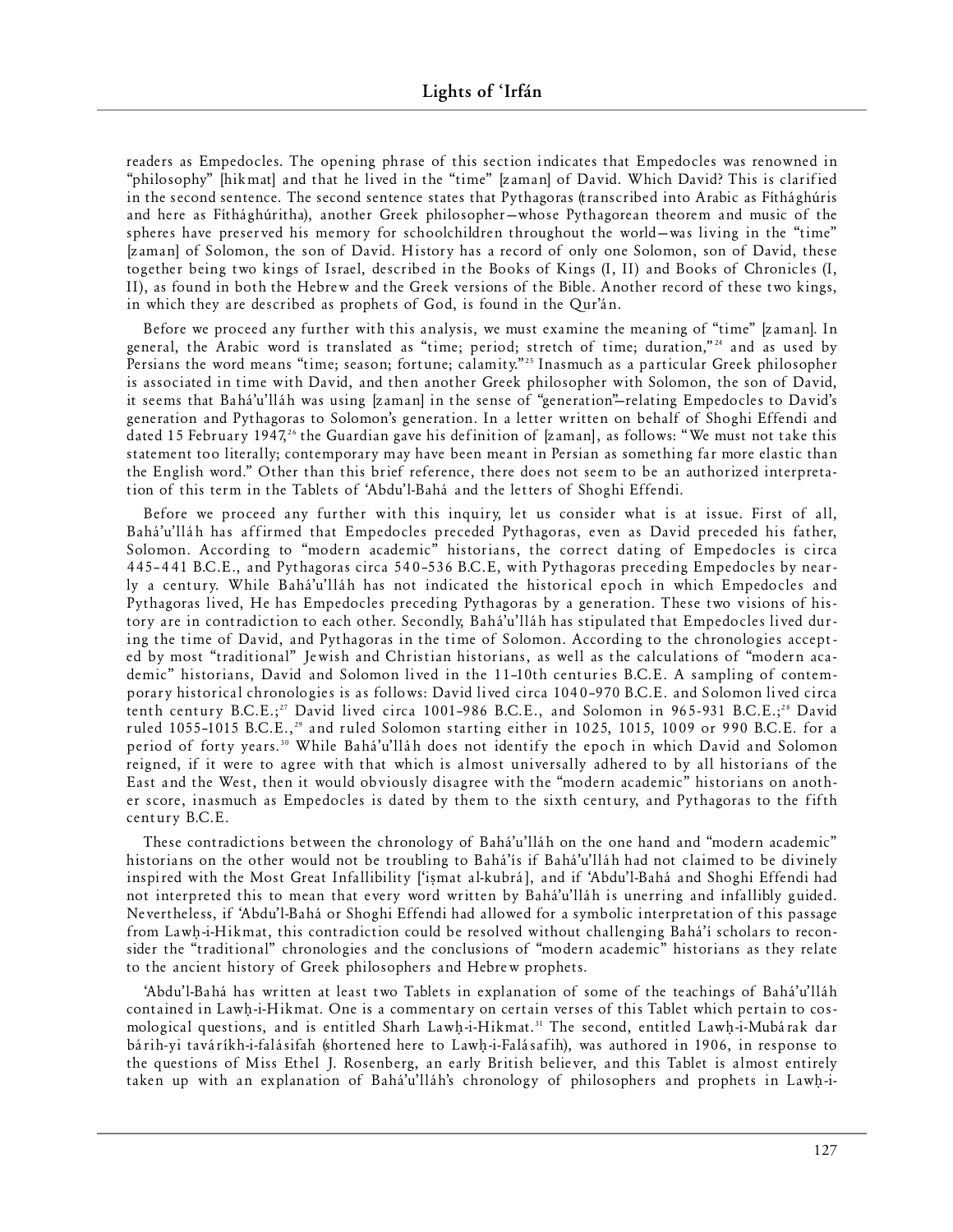Hikmat (7). For the purposes of our close examination of this topic, a portion of Lawh-i-Falásifah will be cited in its published English translation:

As to what thou didst ask regarding the history of the philosophers: history, prior to Alexander of Greece,<sup>32</sup> is extremely confused, for it is a fact that only after Alexander did history become an orderly and systematized discipline...

Wherefore ye should not be surprised that the Tablet of Wisdom is in conflict with the historical accounts. It behoveth one to reflect awhile on the great diversity of opinion among the historians, and their contradictory accounts: for the historians of East and West are much at odds, and the Tablet of Wisdom [Lawh-i-Hikmat] was written in accordance with certain histories of the East...

Nevertheless, Holy Writ [nass-i-iláhiyyih] is authoritative [amr-i-mahtúm ast], and with it no history of the world can compare, for experience hath shown that after investigation of the facts [taharri haqíqat] and a thorough study of ancient records and corroborative evidence, all have referred back to the Holy Scriptures [nusús-i-iláhiyyih]. The most important thing is to establish the validity of God's universal Manifestation [mazhar-i-kullí-vi iláhí]; once His claim proveth true, then whatsoever He may choose to say is right and correct.

'Abdu'l-Bahá affirms two points in this Tablet in reference to Lawh-i-Hikmat: first, that "the Tablet of Wisdom was written in accordance with certain histories of the East" (it is not stated that it was written in accordance with all Eastern histories); and second, that "Holy Writ [nass-i-iláhí] is authoritative, and with it no history of the world can compare they can never hold their own against Holy Writ [nass-i-iláhí]." Lawh-i-Falásafih is written in Persian, and although "nass" is an Arabic word, we have sought its meanings in Persian. One of those meanings of "nass" is "the Qur'án"<sup>33</sup> and "nusús" is the plural of "nass."<sup>34</sup> However, inasmuch as 'Abdu'l-Bahá refers to "historical accounts" in Lawh-i-Falásifah using the term "nasús-i-táríkhiyyih" it seems that "nass-i-iláhí" should be translated employing a different meaning of "nass," namely "text, wording",<sup>33</sup> and hence as "divine text" or, as rendered by the Research Department, "Holy Writ." It is clear, from 'Abdu'l-Bahá's choice of words, that He is not referring here to the authority and truthfulness of the Hebrew Scriptures, which He denominates "tawrát" (Torah) in the same Tablet, or even to the Qur'án (which He would have referred to by name), but to the Writings of all the Prophets of God. Inasmuch as 'Abdu'l-Bahá (and Miss Rosenberg, the recipient of this Tablet) recognized Bahá'u'lláh as a Prophet of God, and His Writings as "Holy Writ" [nass-i-iláhí], it is then evident that 'Abdu'l-Bahá regarded the Writings of Bahá'u'lláh as "authoritative" [amr-i-mahtúm ast], and therefore "whatosever He may choose to say is right and correct." In short, we may infer from this general statement, that 'Abdu'l-Bahá has stated categorically (although not word for word) that the pairing of Empedocles with David and Pythagoras with Solomon, son of David "is right and correct" even though it conflicts with the views of all Western historians and indeed with those of some Eastern historians as well.

In Lawh-i-Falásifah we find 'Abdu'l-Bahá affirming the following: "The most important thing is to establish the validity of God's universal Manifestation [mazhar-i-kullí-yi iláhí]; once His claim proveth true, then whatsoever He may choose to say is right and correct." This statement presupposes that it is possible, nay, essential, to "establish the validity" of the Prophet, and in so ruling, 'Abdu'l-Bahá links this Tablet with His many talks and Tablets which refer to the objective proofs of prophethood, and the fulfillment of those proofs by Bahá'u'lláh, as well as by Moses, Jesus, Muhammad and other universal Manifestations of God. 'Abdu'l-Bahá asserts that these proofs and evidences are in agreement with science and reason, indeed, that they constitute elements of a divine science, a divine philosophy, which is the complement of physical science and material philosophy, and the help-meet of revealed religion. It is eminently reasonable to assert, the author would suggest, that a Prophet has access to innate knowledge which enables Him to see things as they are and in themselves, rather than to remain limited to the kinds of knowledge available to normal human beings, and that He should be recognized as being endowed with this superhuman gift if He fulfills the proofs of prophethood which have been established as applying to all authentic Prophets of God. Hence, on this point as well, it seems to the present author that the Bahá'í principle of the harmony of religion with science and reason has been affirmed by 'Abdu'l-Bahá in Lawh-i-Falásifah rather than compromised in the least detail.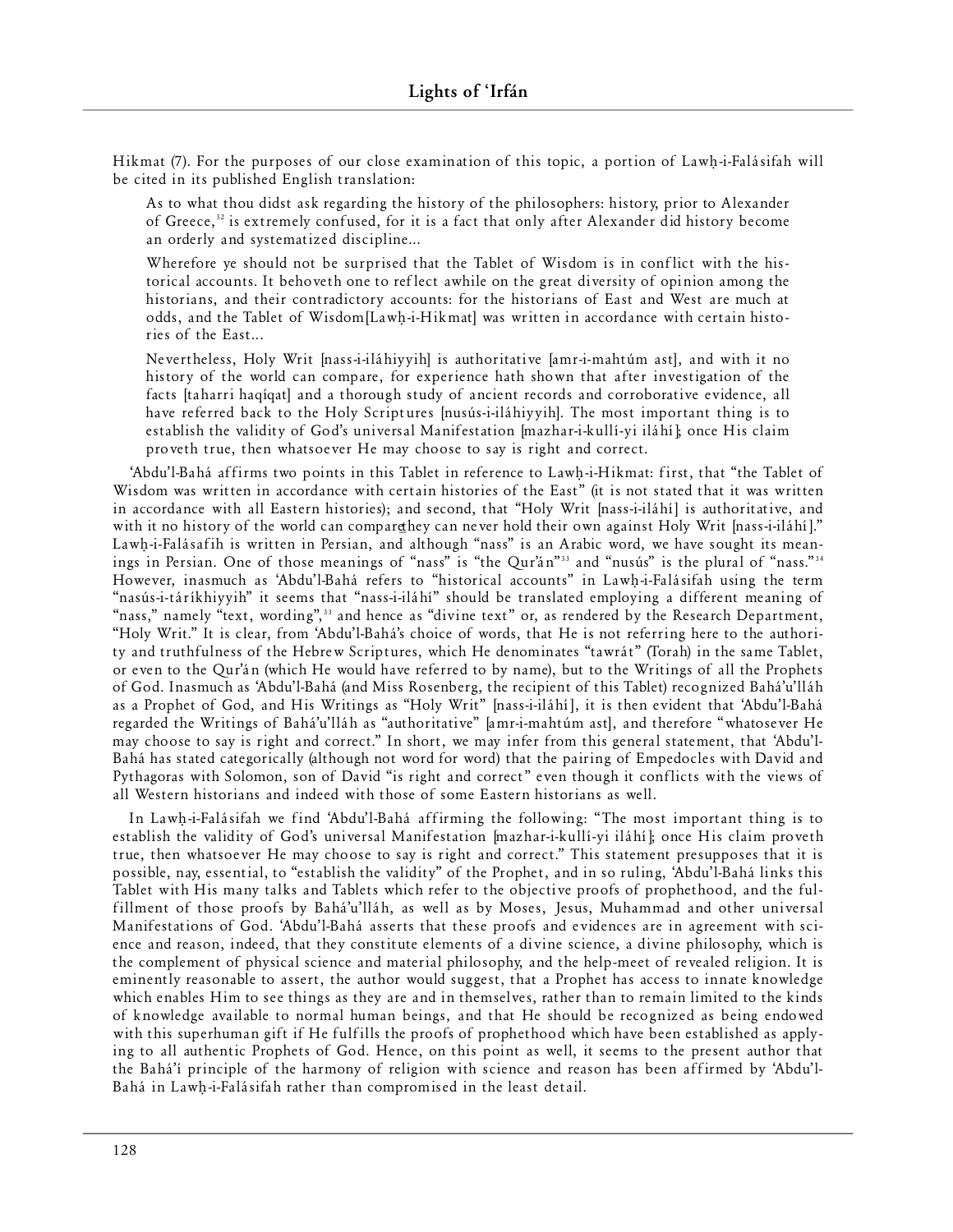The present paper will not discuss the proofs and evidences of prophethood, or investigate the claims of Bahá'u'lláh and His fulfillment of those proofs and evidences. Nor will it explore His prophetic faculty of innate and infallible knowledge and understanding. However, it will identify some of the "Eastern histories" to which 'Abdu'l-Bahá referred in Lawh-i-Falásifah when He indicated that certain of those histories were in agreement with the chronology of philosophers and Prophets found in Bahá'u'lláh's Lawh-i-Hikmat 'Abdu'l-Hamíd Ishráq Khávarí reported in his book, Muhádirát,<sup>35</sup> that what Bahá'u'lláh revealed regarding Empedocles and Pythagoras in Lawh-i-Hikmat was mentioned in "Al-Milal wa'l-Nihal" of [1] Abu-Fath al-Shahrastání (1076–1153) and in the "Ta'ríkh Mu'tabar wa Shahúr" [apparently the same work as "Kitáb al-Mukhtasar fí akhbar al-bashar"] of [2] 'Imámu'd-Dín Abú'l-Fida' (1273-1331). Ishráq Khávarí quotes passages from Abú'l-Fida' (pp. 154, lines 3-5; 152, lines 15-17) which pertain to Empedocles and Pythagoras, and in the second of these two citations Abú'l-Fida' is quoting Al-Shahrastání. Ishráq Khávarí does not state that Bahá'u'lláh quoted Al-Shahrastání or Abú'l-Fida' in Lawh-i-Hikmat. Apparently, he was leaving his reader to draw his own conclusions.

In his article, "Problems of Chronology in Bahá'u'lláh's Tablet of Wisdom,"<sup>36</sup> J.R.I. Cole noted a connection between the historical accounts of Al-Shahrastání and Abú'l-Fida' and the Lawh-i-Hikmat of Bahá'u'lláh. J.R.I. Cole stated that Al-Shahrastání and Abú'l-Fida' were the sources for Bahá'u'lláh's references to Empedocles and Pythagoras, but went on to indicate that other Muslim historians had made similar statements, including: [3] Sá'id ibn Ahmad Sá'id Al-Andalusi (1029-1070 CE) in "Kitáb Tabaqát al-Umam"; [4] Jamálu'd-Dín al-Qiftí (1172-1248), in "Ta'ríkh al-Hukumá"; and [5] Muwaffaqu'd-Dín ibn Abí Usaybiah (1194-1270), in "Tabaqát al-Atbá."<sup>37</sup> The author of this paper found other Muslim historians who made similar statements in their historical works, including [6] Shams al-Dín al-Shahrazúrí (d. 1200), in "Nuzhat al-arwáh wa-rawdat al-afráh" (36); and [7] Hájjí Khalífah (d. 1609), in "Kashf al-zunún fí asámí al-kutub wa'l-funún."38 In an independent search for the writings of these medieval Muslim historians, the author was very fortunate in discovering the Arabic texts of all of the above in the holdings of the New York Public Library.

We will demonstrate the similarity between the words of Bahá'u'lláh and those of the seven Muslim historians studied by citing the original Arabic:

inna abídaqlísa'l-ladhiyi-shtahara fí'l-hikmati kána fí zamani dáúda (Bahá'u'lláh, Lawh-i-Hikmat, MG, p. 124)

banduqlís fakána fí zamani dáúd al-nabí 'alayhi al- salám 'alá má dhikru'l-'ulamá' bi-tawáríkhi al-umam wa kána akhadha'l-hikmata 'an luqmáni bi'l-shám (Al-Andalusi, "Kitáb Tabaqát al-Umam," p. 666)

anbáduq lis... kána fí zamani dáúd al-nabí 'alayhi al- salám madaya ilayhi wa talqiya minhu al-'ilm wa akhtalafa ilá luqmáni al-hakím (Al-Shahrastání, "Al-Milal wa'l-Nihal," p. 359; Cole edition, vol. II, p. 132)

anbáduqlis...wa kána fí zamani dáúd wa kána akhadha'l- hikmata 'an luqmáni bi'l-shám wa qíla 'an sulaymáni (Al-Shahrazúrí, "Nuzhat al-arwáh wa-rawdat al-afráh," folio 13)

abídhuglís hadha fakána fí zamani dáúd al-nabí 'alayhi al- salám 'alá má dhikrahu'l-'ulamá' bitawáríkhi al-umam wa qíla anahu akhadha'l-hikmata 'an luqmáni al-hakím bi'l-shám (Al-Qiftí, "Ta'ríkh al-Huk am á'," pp. 12–13)

banduglís kána fí zamani dáúd al-nabí 'alayhi al-salám 'alá má dhikrahu' l-'ulamá' bi-tawáríkhi al-umam wa kána akhadha'l-hikmata 'an luqmáni al-hakím bi'l-shám (Ibn Abí Usaybi'ah, "Tabaqát al-Atbá'," p. 61)

abíduglis kána fí zamani dáúd al-nabí (Abú'l-Fida', "Al-Mukhtasar fí akhbar al-bashar," p. 152; Cole edition, pp. 84-85)

banduqlís kána fí 'asri dáúd 'alayhi al-salám (Hájjí Khalífah, "Kashf al-zunún fí asámí al-kutub wa'l-funún," p. 17)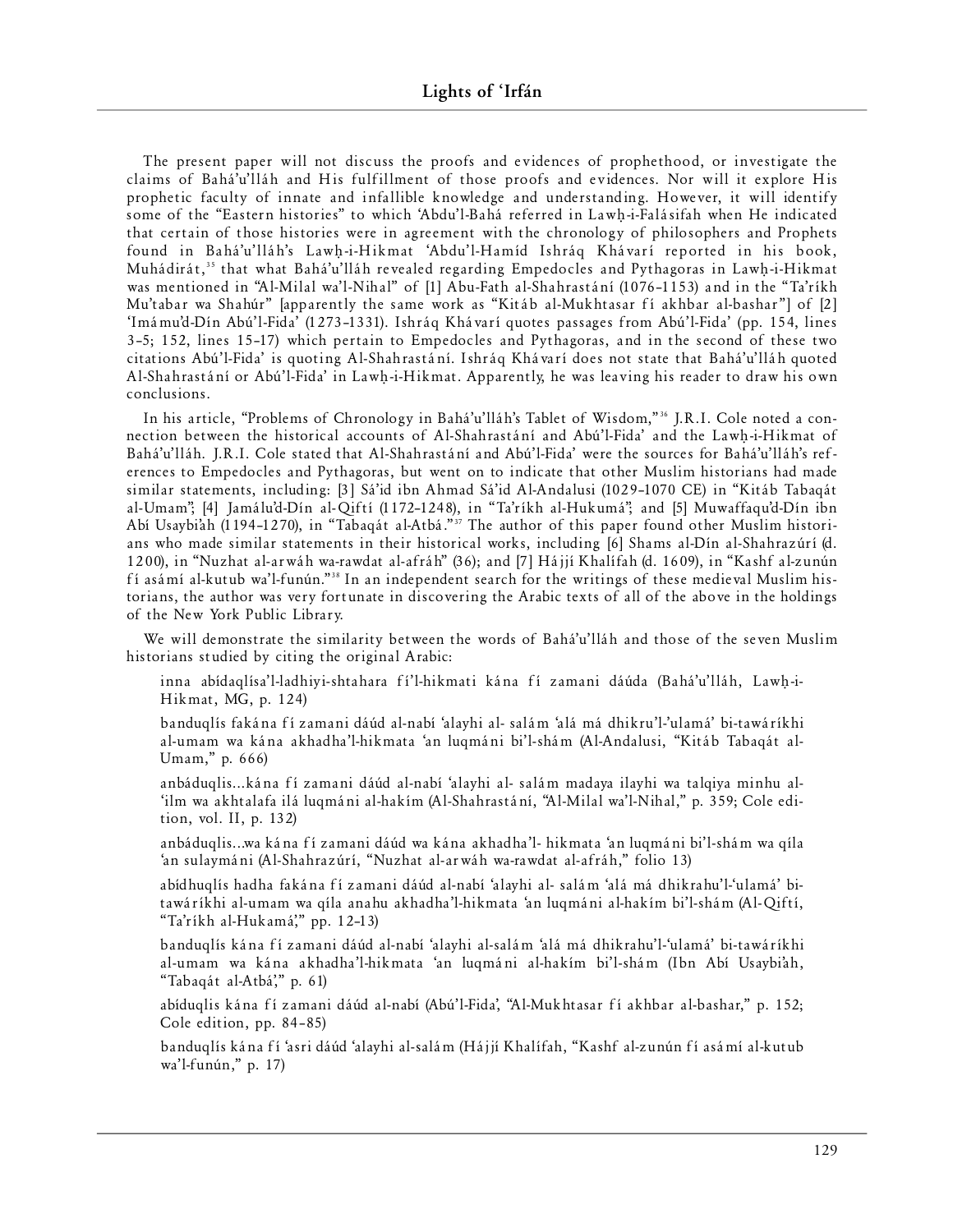A study of these passages seems to indicate a certain consistency between all eight accounts, and direct quotation of two of the accounts in others sources. Sáid al-Andalusi, in "Kitáb Tabaqát al-Umam" is directly quoted in Jamálu'd-Dín Ibn al-Qiftí, "Ta'ríkh al-Hukamá" (pp. 12-13; 15-16) and in Ibn Abí Usaybi'ah, "Tabaqát al-Atbá" (p. 61). The wording of al-Shahrastání's account, in "Al-Milal wa'l-Nihal" (p. 359) is markedly different from that found in Sá'id al-Andalusi, although he likewise writes "kána fí zamani dáúd al-nabí 'alayhi al-salám" and he agrees with Sá'id that Empedocles (whom he styles "Anbáduqlís" rather than "Banduqlís") learned from "Luqmán"-something which is not attested by Bahá'u'lláh in Lawh-i-Hikmat. Al-Shahrastání's account is cited and quoted by Shams al-Dín al-Shahrazúrí in "Nuzhat al-arwáh wa-rawdat al-afráh,"<sup>39</sup> and by Abú'l-Fida' in "Al-Mukhtasar fí Akhbar al-Bashar" (p. 152). Al-Shahrazúrí also cites al-Qiftí in "Rawdat al-Afráh."<sup>40</sup> While all of these historians write that Empedocles "kána fí zamani dáúd" (Empedocles lived in the time of David), none of them cite the origin of this historical statement. Al-Andalusi and al-Qiftí quote the Andalusian writer, Muhammad bin 'Abdu'lláh Ibn Masarra al-Jabalí Ibn Masarra (883-931), and al-Shahrastání quotes a mysterious work entitled "Árá' al-Falásifah."<sup>41</sup> According to S.M. Stern, Al-Andalusi also seems to follow "Al-Abad 'Ala'l-Ahmad" by al-'Amirí,<sup>42</sup> and Stern also states that al-Shahrastání uses the "Siwán al-Hikmat" of Muhammad ibn Tahír ibn Bahrám al-Sijistání.<sup>43</sup> The last historian cited, Hájjí Khalífah, "Kashf al-zunún fí asámí al-kutub wa'l-funún" (p. 17) alters one word in the sentence referring to the lifetime of Empedocles, replacing [zaman] with ['asr], which is defined as "age, era, time; period; epoch."<sup>44</sup> Hájjí K halífah does not indicate his sources. In Lawh-i-Hikmat, Bahá'u'lláh uses the same terminology as most of the historians cited, "kána fí zamani dáúd" rather than using the term ['asr] found in Khalífah ("kána fí 'asri dáúd").

At this point in time, it seems that we do not know any more than has been reported in this paper about the sources for these statements by the Muslim historians. What is clear is that Bahá'u'lláh referred to these histories in general, although it is by no means clear from His specific phrasing that He was citing any of these histories in particular. Later in Lawh-i-Hikmat Bahá'u'lláh writes that "whenever We desire to quote the sayings of the learned and of the wise, presently there will appear before the face of thy Lord in the form of a tablet all that which hath appeared in the world."<sup>45</sup> It is clear that Bahá'u'lláh deliberately chose to cite the general wording of these historical accounts.

To continue with the passage from Lawh-i-Hikmat, where Bahá'u'lláh refers to Pythagoras, in Arabic:

wa-fíthághúritha fí zamani sulaymána ibni dáúda wa akhadha'l-hikmata min ma'dini'lnubuwwati wa huwa'l- ladhí zanna annahu sami'a hafífa'l-falaki wa-balagha maqáma'l-malaki inna rabbaka yufassilu kulla amrinn idhá shá'a innahu lahuwa'l-'alímu' l-muhítu (Bahá'u' lláh, Lawh-i-Hikmat, MG, p.  $124$ )

Al-Shahrazúrí's text on Pythagoras was inaccessible to the author of this paper; however, S.M. Stern states (43) that Al-Shahrazúrí quotes Al-Shahrastání and Al-Qiftí as well as other sources. Six of the seven Muslim historians cited above are once again brought in for comparison:

fíthághúris fakána ba'da bandaqulís bi-zamán wa akhadha'l- hikmat 'an ashábi sulaymán bani dáúd 'alayhumá al-salám (Al-Andalusi, "Kitáb Tabaqát al-Umam," p. 667)

fíthághúris... kána fí zamáni sulaymán al-nabí ibn dáúd 'alayhá al-salám gad akhadha'l-hikmata min ma'dini'l- nubawwati wa huwa'l-hakímu al-fádilu dhú al-ra'ayu al-matínu wa al-'aqlu alrasínu yad'í innahu sháhada'l- 'awálima al-'uluwiyyata bihissihi wa hadsihi wa balagha fí al-riyádati ilá an sami'a hafífa'l-falaki wa wasala ilá maqámi'l-malak (Al-Shahrastání, "Al-Milal wa'l-Nihal," p. 365; Cole version, vol. II, p. 132-cited in Cole, p. 31, n. 24)

fíthághúris... kána ba'da abídhuqlis al-hakím bi-zamán wa akhadha'l-hikmata 'an ashábi sulaymáni bni dáúd al-nabí (Al-Qiftí, "Ta'ríkh al-Hukamá'," pp. 15, 258)

inna fíthághúris kána ba'da banduqlís bi-zamán wa akhadha'l- hikmata 'an ashábi sulaymáni bni dáúd 'alayhamá al-salám (Ibn Abí Usaybi'ah, "Tabaqát al-Atbá'," p. 62)

fíthághúris fí zamáni sulaymáni bni dáúd 'am wa akhadha'l- hikmata min ma'dini'l-nubawwati wa kánat wafáti sulaymáni bni dáúd li-madiyya khamsa máyata (Abú'l-Fida', "Al-Mukhtasar fí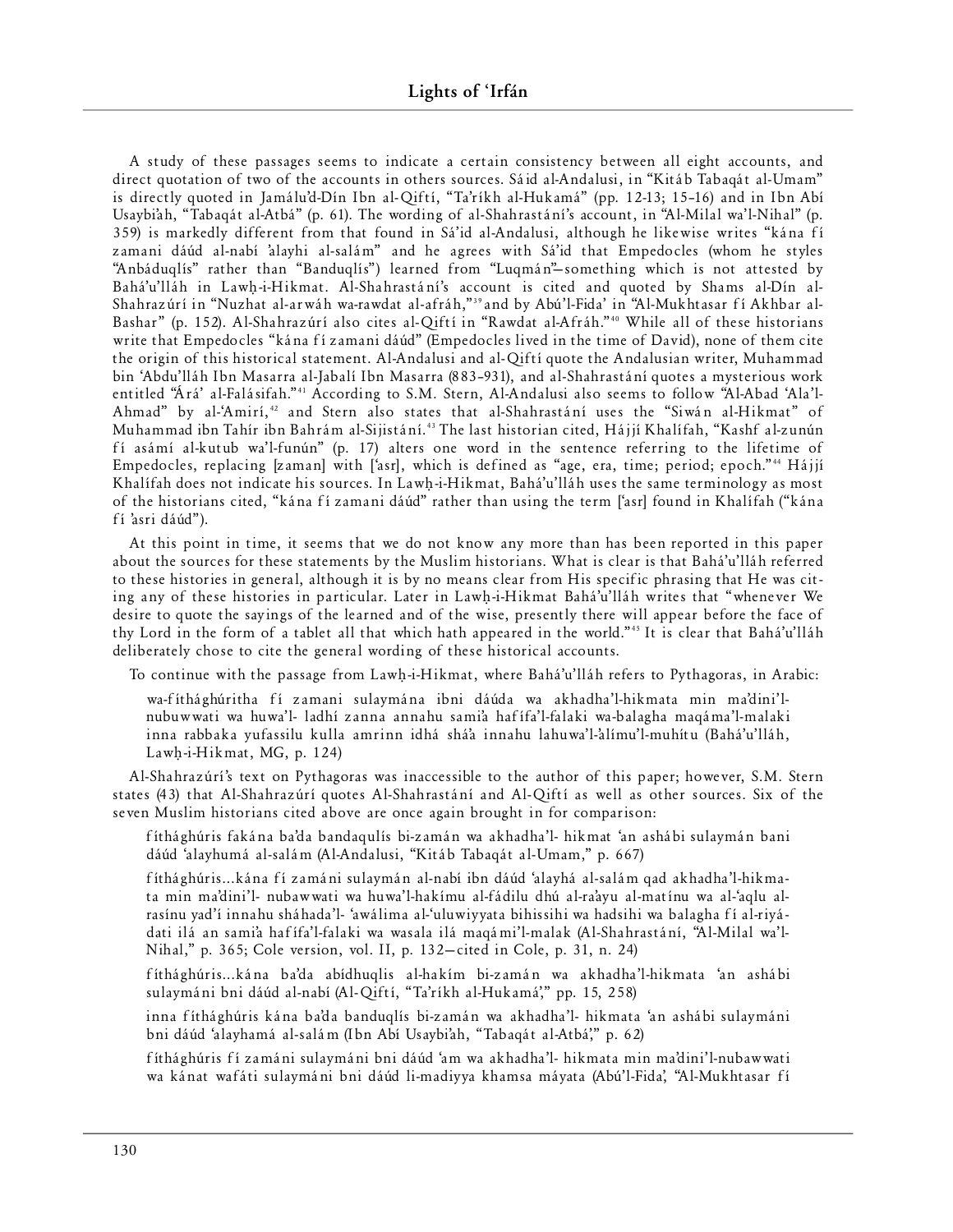akhbar al-bashar," p. 152; Cole edition, pp. 84-85) thumma fíthághúris thumma suqrát thumma aflátún (Hájjí Khalífah, "Kashf al-zunún fí asámí al-kutub wa'l-funún," pp. 17-18)

In a comparative reading of these texts we notice immediately that al-Andalusi indicates that Pythagoras "learned wisdom" [akhadha'l-hikmat] "from the companions of Solomon" ['an asháb sulaymán] and that al-Qiftí and Ibn Abí Usaybiah quote Al-Andalusi's statement to this effect almost verbatim. This wording is not found in Bahá'u'lláh's Lawh-i-Hikmat but it does appear in a treatise written by 'Abdu'l-Bahá, entitled "Risáliy-i-Madaniyyih":

va dar taváríkhi muta'addadih madhkúr kih falásifih-yi yúnán mithli fíthághúrith akthari mas'ili hikmati iláhiyyih va tabí'iyyih rá az talámidhih-yi hadrat-i sulaymán iqtibás nimúd<sup>46</sup>

Marzieh Gail, in her English translation of this work has worded this passage in the following manner:

It is furthermore a matter of record in numerous historical works that the philosophers of Greece such as Pythagoras, acquired the major part of their philosophy, both divine and material, from the disciples of Solomon.<sup>47</sup>

Louis Cheikho, the editor of Al-Andalusi's "Kitáb Tabaqát al-Umam" in the published version consulted,<sup>48</sup> in a note appended to this account has referred to the "learned ones of Israel" ['ulamá' alisrá'iliyín]. This interpretation of the phrase "disciples of Solomon" seems to be favored by 'Abdu'l-Bahá, as He makes mention of a connection between the "learned ones of Israel" in at least three of His public talks:

In the splendor of the reign of Solomon their sciences and arts advanced to such a degree that even the Greek philo- sophers journeyed to Jerusalem to sit at the feet of the He- brew sages and acquire the basis of Israelitish law. Accord- ing to Eastern history this is an established fact.<sup>49</sup> Even the celebrated philosophers of Greece journeyed to Jerusalem in order to study with the Israelitish sages, and many were the lessons of philosophy and wisdom they re- ceived.<sup>50</sup>

Even the philosophers of Greece went to Palestine to drink from the fountains of their wisdom and sit at the feet of their sages. All these facts prove that Moses was a Prophet and a Teacher.<sup>51</sup>

As we return to our study of Lawh-i-Hikmat, we find that Bahá'u'lláh's description of Pythagoras uses wording which is almost identical to that found in Al-Shahrastání ("Al-Milal wa'l-Nihal," p. 365), who is quoted in Abú'l-Fida ("Al-Mukhtasar fí Akhbar al-Bashar," p. 152): Pythagoras "lived in the time of Solomon the son of David" [fí zamani/zamáni sulaymán bin dáúd] "and he learned wisdom" [wa akhadha'l-hikmat] "from the treasury of prophethood" [min ma'dini'l-nubuwwat]. Bahá'u'lláh continues with verses that are found neither in Al-Shahrastání nor in Abú'l-Fida. In fact, these verses do not seem to be found in any of the other five sources either. There are at least four possibilities which present themselves: first, that Bahá'u'lláh was "quoting" Al-Shahrastání in this passage; second, that He was "quoting" Abú'l-Fida; third, that He was quoting Al-Shahrastání's source; and fourth, that He was citing another historian, who, like Abú'l-Fida, had derived this historical account from Al-Shahrastání. If His intention had been to cite the exact words of specific historians, surely He would not have introduced so many variations in His text. It seems that His purpose was to quote the words of various historians which, taken together, would more nearly satisfy the mind of the recipient of this Tablet, the learned Áqá Muhammad-i-Qá'iní, surnamed Nabíl-i-Akbar.

We now have some idea of which "Eastern" histories Bahá'u'lláh may have cited in this particular passage of Lawh-i-Hikmat. We might now ask the question, "But why these particular sources?" If we consider the Most Great Infallibility of the Manifestation of God as proclaimed by Bahá'u'lláh, it appears that one answer to this question is that Bahá'u'lláh considered these historical accounts to be accurate. By quoting them He certainly seems to invest them with authority. Prior to this investiture, they were but the statements of individual historians, no more privileged in status than those of any other historians. Inasmuch as they are, nonetheless, at extreme variance with "modern academic" histories, we may well ask whether or not there are other "Eastern" historians who have reported these events and personalities in this manner, and if the only "Eastern" histories which can be cited are authored by Muslim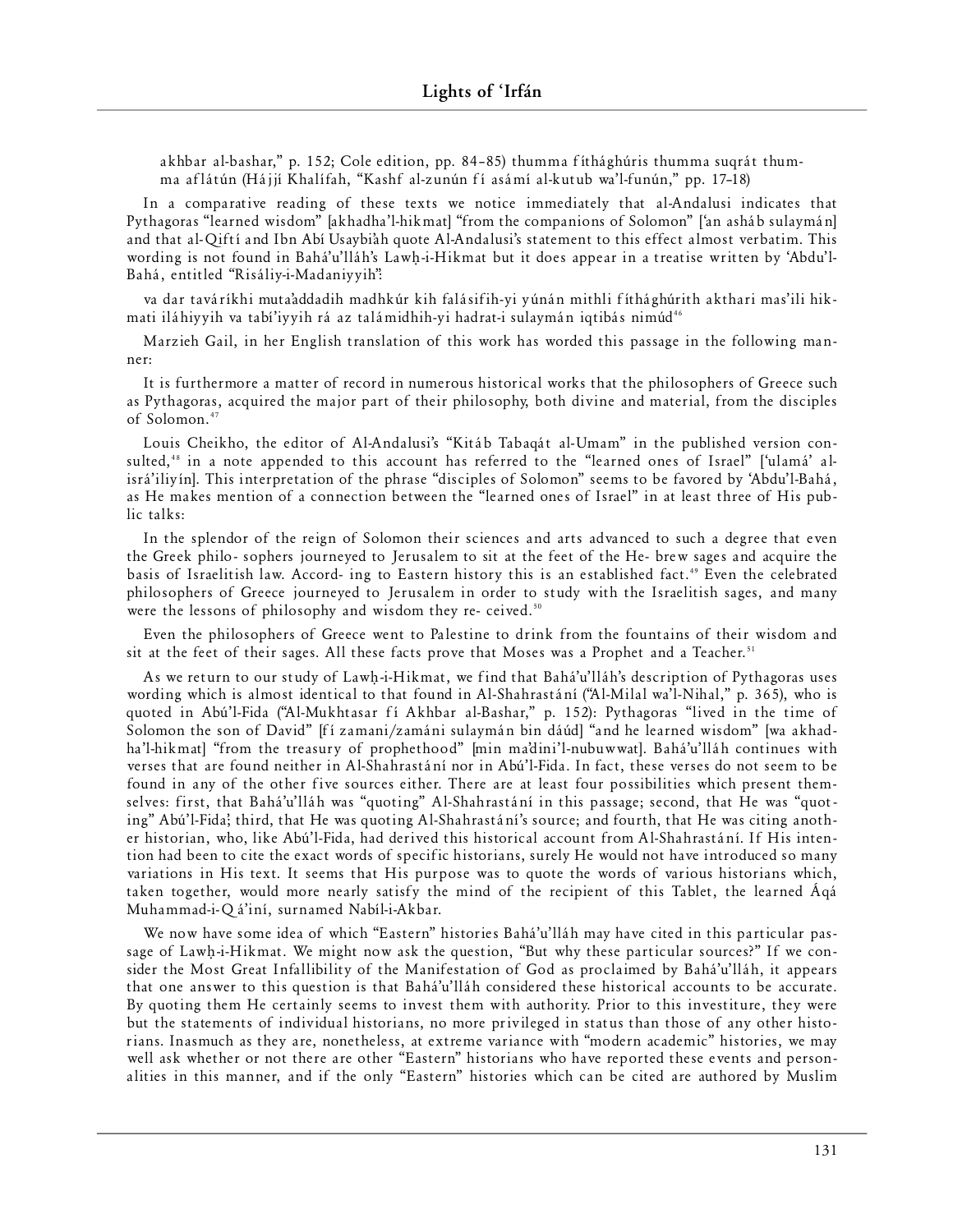writers. J.R.I. Cole has furnished much information on this question in his article, cited earlier. The author of this paper has also consulted a number of other sources, all of which will be discussed here.

Let us begin with the chronological order which places Empedocles before Pythagoras. As we have noted, Bahá'u'lláh indicates that Empedocles preceded Pythagoras, apparently by as much as a generation. A number of Muslim writers have cited such an order, which is, as has already been established, the opposite of what Western historians maintain. The Muslim authors will be listed here in order of their antiquity: [1] Sá'id ibn Ahmad Sá'id al-Andalusi (1029-1070), in "Kitáb Tabagát al-Umam"<sup>52</sup> counts five great ancient Greek philosophers–Empedocles, then Pythagoras, then Socrates, then Plato and finally, Aristotle; [2] Abu-Fath al-Shahrastání (1076-1153), in "Al-Milal wa'l-Nihal"<sup>53</sup> lists Pythagoras after Empedocles and before Socrates and Plato; [3] Yahya al-Suhrawardí (d. 1191), in "Hikmat al-Ishráq"<sup>54</sup> cites Pythagoras as the disciple of Empedocles; [4] Shams al-Dín Al-Shahrazúrí (d. 1200), in "Nuzhat al-arwáh wa-rawdat al-afráh" (37) lists Pythagoras after Empedocles and before Socrates in what seems to be a chronological listing of Greek philosophers; [5] Jamálu'd-Dín al-Qiftí (1172-1248), in "Ta'ríkh al-Hukamá"<sup>55</sup> lists the order of the five great ancient philosophers as follows: Empedocles, Pythagoras, Socrates, Plato, Aristotle; [6] 'Imádu'd-Dín Abú'l-Fida' (1273-1331), in "Al-Mukhtasar fí Akhbar al-Bashar"<sup>56</sup> likewise places Pythagoras after Empedocles and before Hippocrates, Socrates and Plato; [7] Hájjí Khalífah (d. 1609), in "Kashf al-zunún fí asám al-kutub wa'l-funún"57 has also listed "divine philosophers" [falásafata'l-iláhiyyún] "the greatest of whom were Empedoclesthen Pythagoras, then Socrates, then Plato, then Aristotle." Consequently, we find that this order was not uncommon among Muslim writers - J.R.I. Cole and Ilai Aloni have, between them, cited seven such writers, and there may have been others.

"Eastern" histories, apart from those authored by Muslims, which refer to Empedocles and Pythagoras have been difficult to locate. To date, the earliest recorded reference to Empedocles which the present author has discovered is found in a work written by Philo Judaeus (BCE 30?–45 CE). Philo Judaeus lived in Alexandria, Egypt, and he was Jewish, and on both counts he may be regarded as an "Eastern" historian. He was a copious author who seems to have written exclusively in the Greek language. His writings survive in Greek, Latin and Armenian manuscripts. In his book entitled "On the Life of Moses," Philo Judaeus stated that Empedocles, among other Greek philosophers, "used the Old Testament writings"<sup>58</sup> in arriving at some of his metaphysical doctrines. Those doctrines included, according to other scholarly sources, a "doctrine of emanations"<sup>59</sup> and a science of "four elements."<sup>60</sup> Philo Judaeus does not identify the epoch in which Empedocles lived. Thus far, he is the only "Eastern" historian, other than the seven Muslim historians already cited, who identified a connection between Empedocles and the writings of the Hebrew prophets. Nevertheless, the existence of Philo Judaeus' testimony indicates that these Muslim historians did not fabricate this historical anecdote in the Middle Ages.

We now come to consider historical accounts of contact between Pythagoras and Solomon which are found in various "Eastern" histories. The earliest known reference to a connection between Pythagoras and the Hebrew prophets is found in "An Interpretation of the Law of Moses" (also titled "Exegetical Commentaries on the Books of Moses") by Aristobulus of Paneas (also known as Philobulus), who flourished in the second century B.C.E. According to the first book of Maccabees (chapter I, verse 10), Aristobulus was the teacher of the Alexandrian monarch Ptolemy VI (also known as Philometer), who died in 146 B.C.E.<sup>61</sup> or 145 B.C.E.<sup>62</sup> The second book of Maccabees, apparently written in 124 B.C.E. (according to the text, chapter I, verse 10), includes a letter from the people of Judaea, the city of Jerusalem, the Judaean council of elders and Judas Maccabaeus addressed to Aristobulus, the teacher of Ptolemy VI, and to the Egyptian Jews. Fragments of Aristobulus' commentaries on the Torah are preserved in the writings of Clement of Alexandria and Eusebius,<sup>63</sup> in which he contends that the doctrines of Pythagoras, among other Greek philosophers, were derived from the Hebrew Scriptures. The teachings of Aristobulus are discussed by Valckenaer.<sup>64</sup> Christian apologists often cited Aristobulus in their at tempts to answer the arguments of their Roman pagan opponents.<sup>65</sup> Philo Judaeus (B.C.E. 30?-45 C.E.) employs some of the same arguments as Aristobulus, in his work "On the Life of Moses" and other books. Pythagoras is one of the Greek philosophers whom he most admired, and, according to Professor Zeller," Philo Judaeus "assumed that the Hellenic sages used the Old Testament writings" in arriving at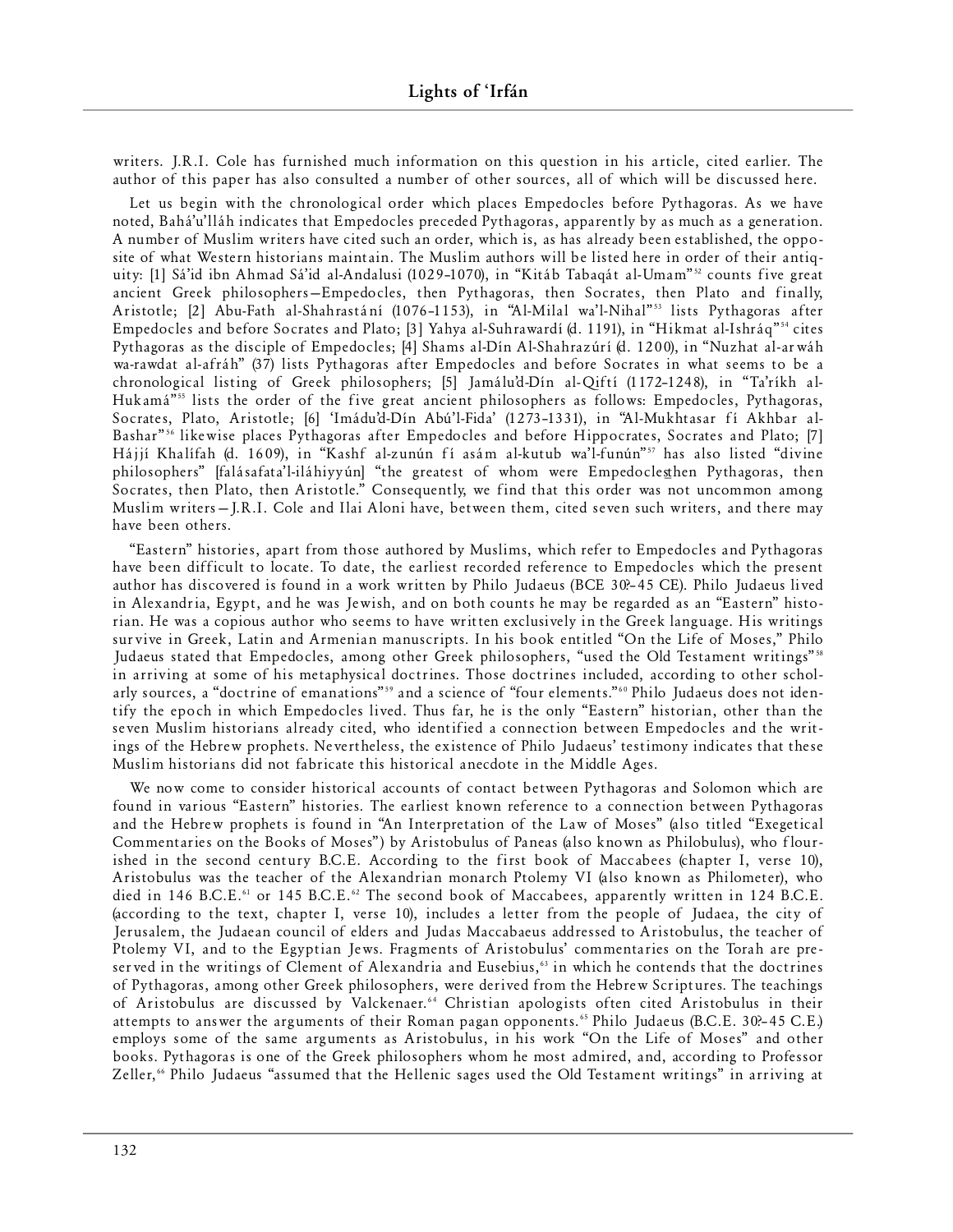their metaphysical positions. Philo's writings had a tremendous impact upon Christian theological and philosophical literature, and there is a vast scholarly corpus dedicated to the study of his writings and their influence upon subsequent thinkers. Hence, we see that there were at least two Jewish writers residing in Egypt and writings about the connections between civilizations (hence, "Eastern" historians) who attested to some kind of link between Pythagoras and the Hebrew prophets. Once again, this is not a medieval fabrication...Aristobulus lived circa 150 B.C.E. while Philo Judaeus lived about a century and a half later, both of them hundreds of years before the Muslim historians we have cited.

The early Christian writer Clement of Alexandria (150-211/215 C.E.), in "Stromateis"<sup>67</sup> likewise asserted that the Greek philosophers, including Pythagoras acquired their metaphysical wisdom from the Hebrew Scriptures. However, he denies any direct connection between Pythagoras and Solomon.<sup>68</sup> Another Christian writer, although not "Eastern" by any definition, the Cambridge Platonist Henry More (1614–1687) wrote<sup>69</sup> that "Pythagoras drew his knowledge from the Hebrew Fountains" and asserted that to this "all Writers, Sacred and Prophane, do testifie and aver." Of the Islamic writers who refer to Pythagoras as a contemporary of Solomon, we have seen that the first of these (among those cited in this study) is Abu-Fath al-Shahrastání (1076–1153), in "Al-Milal wa'l-Nihal"; followed by Shamsu'd-Dín al-Shahrazúrí (d. 1200), in "Nuzhat al-arwáh wa-rawdat al-afráh"; and 'Imádu'd-Dín Abú'l-Fida' (1273-1331), in "Al-mukhtasar fí akhbar al-bashar." Mullá Lutfi'l-Maqtúl<sup>70</sup> states that divine wisdom was transmitted from Solomon to Pythagoras. Three Islamic historians–Sá'id al-Andalusi (1029-1070), in "Kitáb tabaqát al-umam"; Jamálu'd-Dín al-Qiftí, in "Ta'ríkh al-Hukamá'"; and Ibn Abí Usaybi'ah, in "Tabaqát al-atbá'''report that Pythagoras learned wisdom from the disciples or companions of Solomon.

Now that we have examined some of the "Eastern" histories to which Bahá'u'lláh seems to have been referring in the Lawh-i-Hikmat, we will take under the consideration the sources which "Western" historians have cited as fundamental to their acocunt of these events. We will begin with the chronology of the ancient Greek philosophers. Luis E. Navia, in Socratic Testimonies,<sup>71</sup> his exhaustive study of the life of Socrates, has indicated that the principal source for the chronology of the pre-Socratic philosophers is found in The Lives and Opinions of Eminent Philosophers,<sup>72</sup> by Diogenes Laertius. Navia writes<sup>73</sup> that there "is hardly any definite knowledge concerning Diogenes Laertius himself, and there are even doubts as to his correct name: he has been also called Laertius Diogenes or simply Laertius." Navia continues regarding this historical source<sup>74</sup>: "It has been assumed that he lived around the year A.D. 250, and that his original work was more extensive than its extant form." Navia reports<sup>75</sup> that "Diogenes Laertius makes is clear that the great majority of documents written about Socrates between the middle of the fourth century B.C. and the second century A.D. also perished." It would be reasonable to conclude that most of the documents which might have pertained to Empedocles and to Pythagoras would also have perished. Navia characterized Laertius' "Lives of the Philosophers" as an historical source as follows: "revealing not so much with respect to the biography and ideas of Socrates, but with respect to the sorts of accounts and anecdotes about him which had been developed during the first five centuries after his death";<sup>76</sup> "to some, for instance, it is nothing but a collection of gossipy reports of little historical worth and of no philosophical consequence, while according to others, it is an important contribution that gathers within a few pages valuable information about the popular conception of Socrates developed in ancient times."<sup>77</sup> In reference to both Plato and Socrates in Laertius' book, Navia wrote<sup>78</sup>: "Diogenes Laertius' biography while indeed the most extensive Platonic biography of ancient times, contains such an extraordinary array of anecdotal information, that, just as in the case of his biography of Socrates, it can at most give us an adequate idea, not so much of the actual biography of Plato, but of the kinds of reports that circulated about him during the first five centuries after his death." We might note that Aristobulus lived around four hundred years prior to Diogenes Laertius, and that Philo Judaeus died some two hundred years before Laertius was born. Perhaps they were informed of reports about Empedocles and Pythagoras which did not survive in the Greek libraries to which Laertius apparently had access.

What then did Diogenes Laertius actually write about Empedocles and Pythagoras in his "Lives of the Philosophers"? Laertius wrote that Empedocles "flourished in the 84th Olympiad,"<sup>79</sup> which the famous classicist and editor and translator of Laertius, Professor R.D. Hicks (Oxford University) renders as 444–441 B.C.E.<sup>80</sup> Laertius quotes Timaeus (of whom we have no independent record) to the effect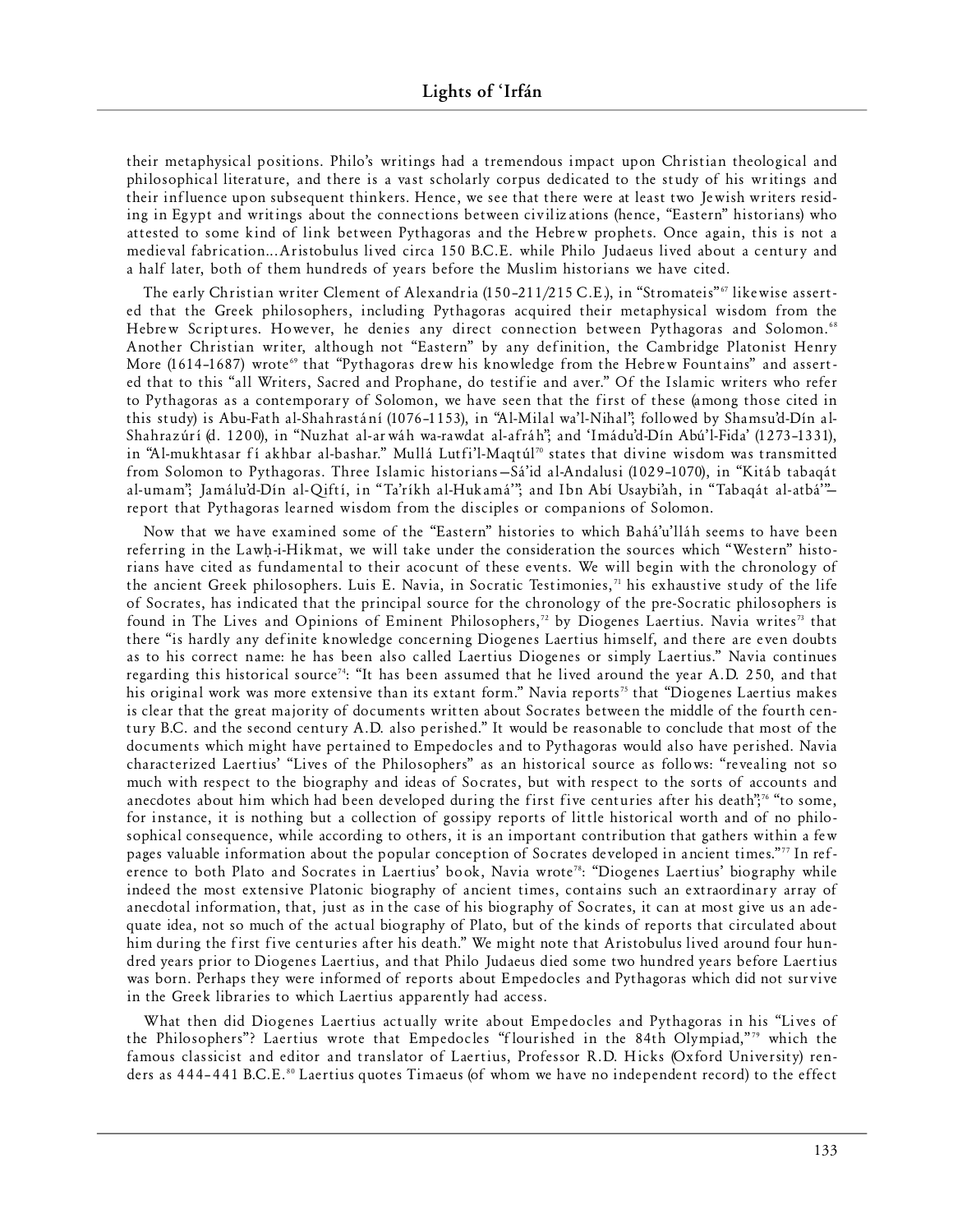that Empedocles was a pupil of Pythagoras,<sup>81</sup> and also Neathes (whose writings have not survived except where cited by Laertius) that Empedocles studied with the Pythagoreans but was excommunicated when he publicly revealed certain of their secret teachings in his poem.<sup>82</sup> Laertius wrote that Pythagoras "flourished in the 60th Olympiad,"<sup>83</sup> which is rendered by Professor Hicks as 540-536 B.C.E.<sup>84</sup> Laertius described the travels of Pythagoras, and we should note that there is no reference to a visit to the land of Israel:

While still young, so eager was he for knowledge, he left his own country and had himself initiated into all the mysteries and rites not only of Greece but also of foreign countries. Now he was in Egypt when Polycrates sent him a letter of introduction to Amasis; he learnt the Egyptian language, so we learn from Antiphon in his book On Men of Outstanding Merit, and he also journeyed among the Chaldaeans and Magi.<sup>85</sup>

While Bahá'u'lláh has not specifically addressed the accuracy and reliability of Greek historical records, He has addressed the question of "conflicting tales and traditions" in one of His Tablets:

Furthermore, among existing historical records differences are to be found, and each of the various peoples of the world hath its own account of the age of the earth and of its history. Some trace their history as far back as eight thousand years, others as far as twelve thousand years. To any one that hath read the book of Juk is clear and evident how much the accounts given by the various books have differed. Please God thou will turn thine eyes towards the Most Great Revelation, and entirely disregard these conflicting tales and traditions.<sup>86</sup>

'Abdu'l-Bahá has specifically addressed this same topic, that is, the accuracy of ancient historical records, and in reference to Greek history, in Lawh-i-Falásafih (7):

As to what thou didst ask regarding the history of the philosophers: history, prior to Alexander of Greece (32), is extremely confused, for it is a fact that only after Alexander did history become an orderly and systematized discipline. One cannot, for this reason, rely upon traditions and reported historical events that have come down before the days of Alexander. This is a matter thoroughly established, in the view of all authoritative historians. How many a historical account was taken as fact in the eighteenth century, yet the opposite was proved true in the nineteenth. No reliance, then, can be placed upon the traditions and reports of historians which antedate Alexander, not even with regard to ascertaining the lifetimes of leading individuals...

The histories prior to Alexander, which were based on oral accounts current among the people, were put together later on. There are great discrepancies among them, and certainly they can never hold their own against Holy Writ [nass-i-iláhí]. It is an accepted fact among historians themselves that these histories were compiled after Alexander, and that prior to his time history was transmitted by word of mouth.

It is clear that Empedocles and Pythagoras lived prior to Alexander the Great, and hence, in the estimation of 'Abdu'l-Bahá, the historical records pertaining to these two Greek philosophers are not to be trusted, particularly if they conflict with what has been written in "Holy Writ" (nass-i-iláhí) – which has already been demonstrated to include, nay, to be crowned by, the Writings of Bahá'u'lláh, including Lawh-i-Hikmat."

Now that we have briefly surveyed the principal source for the Western chronology of the ancient Greek philosophers, we will turn our attention to the principal source for both the traditional Jewish and Christian and the Western "modern academic" chronology of the ancient Hebrew prophets-the Hebrew Scriptures. The Bible has been studied by so many scholars as to make its introduction to the reader entirely superfluous. However, the statements of Bahá'u'lláh, 'Abdu'l-Bahá and Shoghi Effendi regarding the historical accuracy and reliability of the Biblical text are not nearly as well known, and hence these will be cited here, beginning with this statement by Bahá'u'lláh:

...the Torah that God hath confirmed consists of the exact words that streamed forth at the bidding of God from the tongue of Him Who conversed with Him (Moses).<sup>87</sup>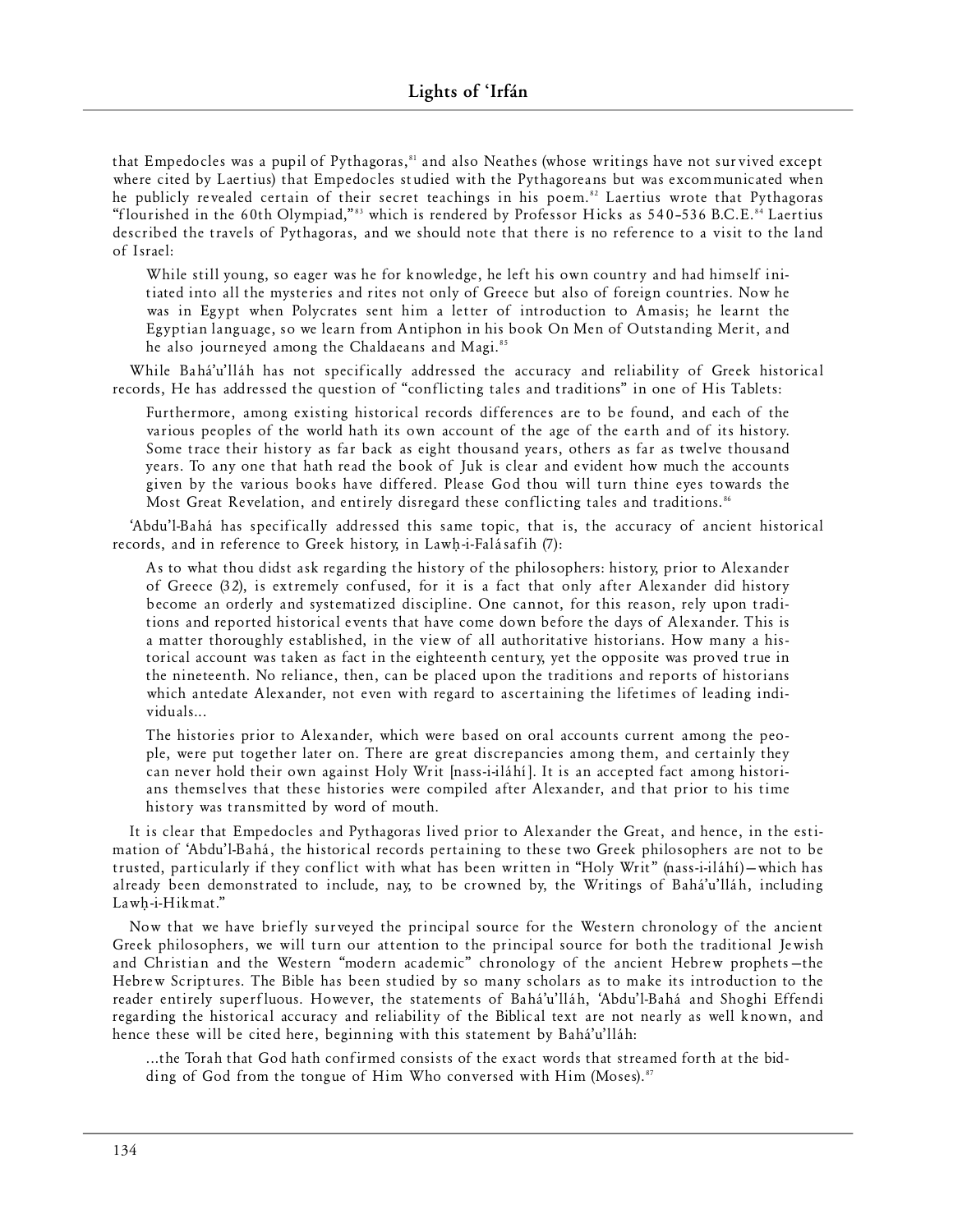On the other hand, Bahá'u'lláh affirmed in Kitáb-i-Íqán that the text of the Bible was not perverted by the Jewish people:

Verily by "perverting" the text is not meant that which these foolish and abject souls have fancies, even as some maintain that Jewish and Christian divines have effaced from the Book such verses as extol and magnify the countenance of Muhammad, and instead thereof have inserted the contrary. How utterly vain and false are these words! Can a man who believeth in a book, and deemeth it to be inspired by God, mutilate it? Moreover, the Pentateuch had been spread over the surface of all the earth, and was not confined to Mecca and Medina, so that they could privily corrupt and pervert its text. Nay, rather, by corruption of the text is meant that in which all Muslim divines are engaged today, that is the interpretation of God's holy Book in accordance with their idle imaginings and vain desires. And as the Jews, in the time of Muhammad, interpreted Those verses of the Pentateuch, that referred to His Manifestation, after their own fancy, and refused to be satisfied with His holy utterance, the charge of "perverting" the text was therefore pronounced against them. Likewise, it is clear, how in this day, the people of the Qur'an have perverted the text of God's holy Book, concerning the signs of the expected Manifestation, and interpreted it according to their own inclination and desires.<sup>88</sup>

Also, 'Abdu'l-Bahá has written regarding the reliability of the Torah as a testimony to the Revelation of God, and as a source of historical accounts:

Know ye that the Torah is that which was revealed in the Tablets to Moses, may peace be upon Him, or that to which He was bidden. But the stories are historical narratives and were written after Moses, may peace be upon Him.<sup>89</sup>

Know ye that the Torah is that which was revealed in the Tablets to Moses, may peace be upon Him, and in that which He was commanded to do.... The glorious Book, the Mighty Decree, is what was in the Tablets which Moses, upon Him be peace, brought from Mount Sinai, and that which He proclaimed unto the children of Israel, in accordance with the explicit text of those Tablets.<sup>90</sup>

Shoghi Effendi has confirmed and expanded upon this assessment of the contents of the Bible, as indicated in the following letters written by Shoghi Effendi and by his secretary on his behalf:

The Bible is not wholly authentic, and in this respect is not to be compared with the Qur'án, and should be wholly subordinated to the authentic writings of Bahá'u'lláh.<sup>91</sup>

When 'Abdu'l-Bahá states we believe what is in the Bible, He means in substance. Not that we believe every word of it to be taken literally or that every word is the authentic saying of the Prophet.<sup>92</sup>

We cannot be sure of the authenticity of any of the phrases in the Old or the New Testament. What we can be sure of is when such references or words are cited or quoted in either the Qur'án or the Bahá'í writings.<sup>93</sup>

We have no way of substantiating the stories of the Old Testament other than references to them in our own teachings, so we cannot say exactly what happened at the battle of Jericho.<sup>94</sup>

'Abdu'l-Bahá in Lawh-i-Falásafih has discussed the relative unreliability of the Bible as a source of historical facts, citing the problem of the various versions of the Scriptures:

Furthermore, the Torah, held to be the most ancient of histories, existeth today in three separate versions: the Hebrew, considered authentic by the Jews and the Protestant clergy; the Greek Septuagint, which is used as authoritative in the Greek and the other Eastern churches; and the Samaritan Torah, the standard authority for that people. These three versions differ greatly, one from another, even with regard to the lifetimes of the most celebrated figures.

In the Hebrew Torah, it is recorded that from Noah's flood until the birth of Abraham there was an interval of two hundred and ninety-two years. In the Greek, that time-span is given as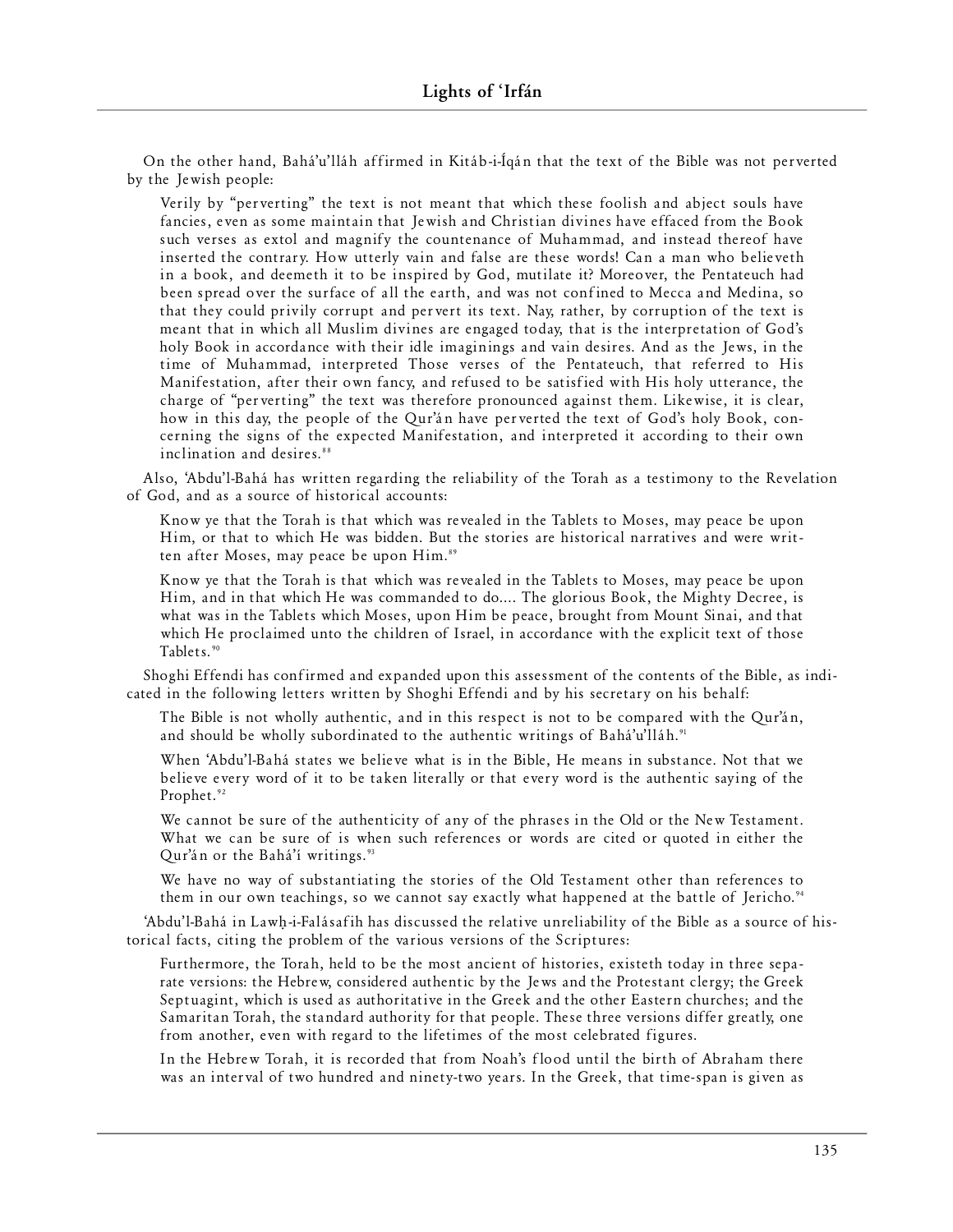one thousand and seventy-two years, while in the Samaritan, the recorded span is nine hundred and forty-two years. Refer to the commentary by Henry Westcott, for tables are supplied therein which show the discrepancies among the three Torahs as to the birth dates of a number of the descendants of Shem, and thou wilt see how greatly the versions differ one from another.

Moreover, according to the text of the Hebrew Torah, from the creation of Adam until Noah's flood the elapsed time is recorded as one thousand six hundred and fifty-six years, while in the Greek Torah the interval is given as two thousand two hundred and sixty-two years, and in the Samaritan text, the same period is said to have lasted one thousand three hundred and seven years.

Reflect thou now over the discrepancies among these three Torahs. The case is indeed surprising. The Jews and Protestants belittle the Greek Torah, while to the Greeks, the Hebrew version is spurious, and the Samaritans deny both the Hebrew and the Greek versions.

Our purpose is to show that even in Scriptural history, the most outstanding of all histories, there are contradictions as to the time when the great ones lived, let alone as to dates related to others. And furthermore, learned societies in Europe are continually revising the existing records, both of East and West. In spite of this, how can the confused accounts of peoples dating from before Alexander be compared with the Holy Text of God? If any scholar expresses as ton is hment, let him be surprised at the discrepancies in Scriptural history. (7)

Since 'Abdu'l-Bahá wrote this Tablet, Biblical scholarship has recognized even a greater variety of Biblical versions. In addition to the three noted by 'Abdu'l-Bahá in Lawh-i-Falásafih there is a version of the Bible in Ethiopic, also called Coptic; there is another in Armenian; one in Syriac, the language of the Peshitto; yet another in Aramaic. The most ancient manuscripts of the Bible which have yet to be discovered are those which were found in the 1940s and 1950s in the Qumran caves overlooking the Dead Sea. These include texts in Hebrew, Aramaic and Greek. This collection has yet to be translated into English in its entirely and much of it has not been published in such manner as to make it accessible to non-specialist readers of the Bible. The task of comparing the Hebrew, Aramaic, Greek, Samaritan, Ethiopic, Armenian, Syriac and other versions has occupied Biblical scholars for well over a century now, but the Qumran cave manuscripts will require that any definite conclusions be postponed for decades or even for generations to come. Computer technology may speed up the process somewhat, but funding cuts may retard it, and there is no telling how long it will be before lay readers will be able to compare the various versions of the Bible and come to their own conclusions regarding the reliability of its historical accounts.

In Lawh-i-Falásafih, 'Abdu'l-Bahá frankly discusses the "contradictions" between three versions of the Bible. Many "modern academic" historians would agree with His assessment and then go on to state that due to these "contradictions" the text of the Bible is not a reliable source for the understanding of ancient history. 'Abdu'l-Bahá reaches an entirely different conclusion, which will be cited for the third time in this paper:

Nevertheless, Holy Writ [nass-i-iláhiyyih] is authoritative [amr-i-mahtúm ast], and with it no history of the world can compare, for experience hath shown that after investigation of the facts [taharri haqíqat] and a thorough study of ancient records and corroborative evidence, all have referred back to the Holy Scriptures [nusús-i-iláhiyyih]. The most important thing is to establish the validity of God's universal Manifestation [mazhar-i-kullí-yi iláhí] ;once His claim proveth true, then whatsoever He may choose to say is right and correct.

The histories prior to Alexander, which were based on oral accounts current among the people, were put together later on. There are great discrepancies among them, and certainly they can never hold their own against Holy Writ [nass-i-iláhí]. It is an accepted fact among historians themselves that these histories were compiled after Alexander, and that prior to his time history was transmitted by word of mouth.  $(7)$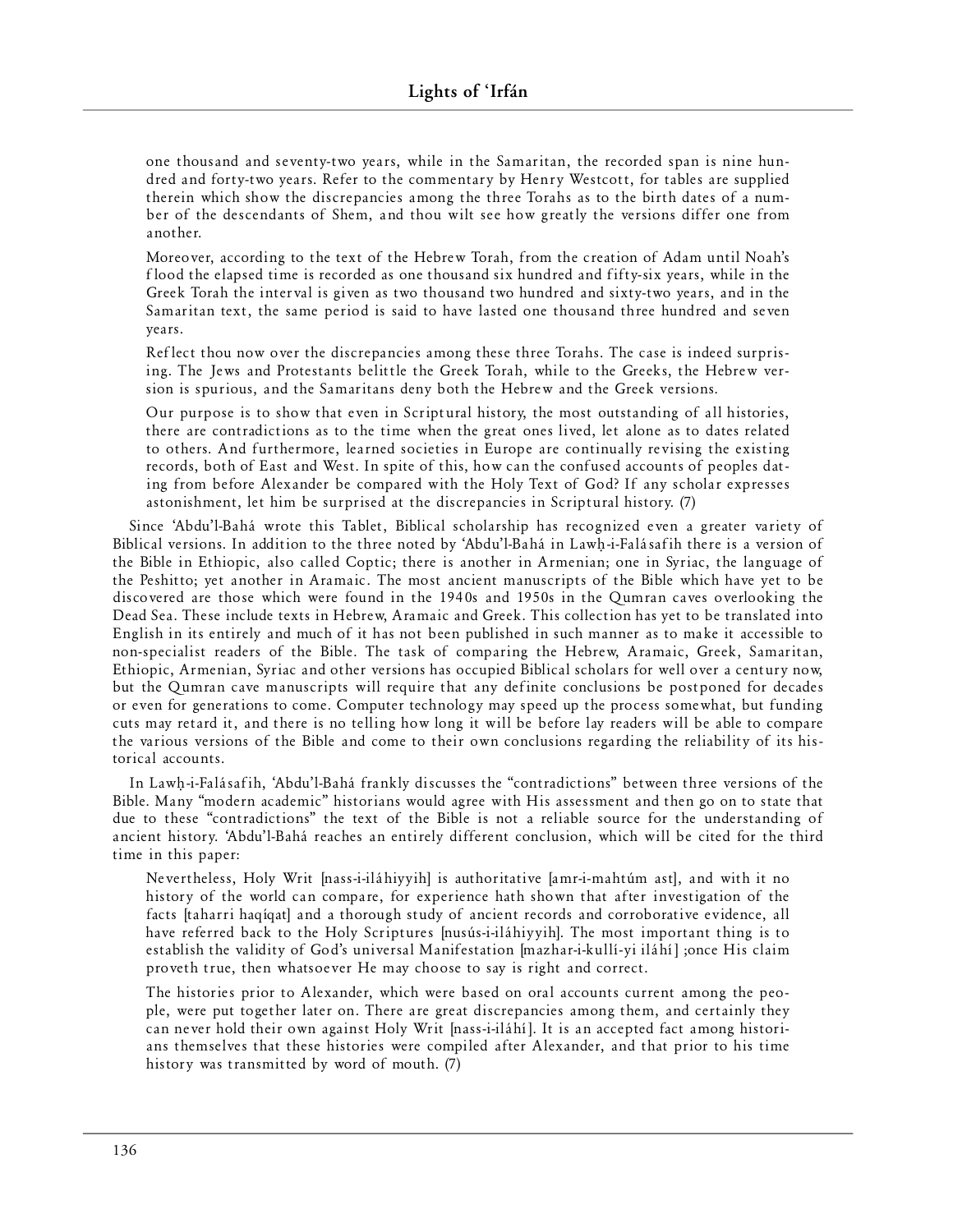Hence, although there are "contradictions" between the various versions of the Bible, nevertheless, 'Abdu'l-Bahá affirms that the testimony of the "Holy Writ" is more reliable than the "ancient records" of pre-Alexandrian history. As has been noted earlier, "Holy Writ" in this case does not refer exclusively to the Bible, but embraces all of the Scriptures, including the Qur'án, the Bayán, and the Writings of Bahá'u'lláh. Bahá'u'lláh, 'Abdu'l-Bahá and Shoghi Effendi indicate that these more recent Scriptures are much more reliable than the Bible. Bahá'u'lláh refers to the Qur'án in Kitáb-i-Ígán:

Although many traditions had been revealed by that Source of Prophethood and Mine of divine Guidance, yet He mentioned only that Book, thereby appointing it as the mightiest instrument and surest testimony for the seekers; a guide for the people until the Day of Resurrection.<sup>95</sup>

With unswerving vision, with pure heart, and sanctified spirit, consider attentively what God hath established as the testimony of guidance for His people in His Book, which is recognized as authentic by both the high and lowly. To this testimony we both, as well as all the peoples of the world, must cling, that through its light we may know and distinguish between truth and falsehood, guidance and error.<sup>96</sup>

Consider, how He hath appointed and decreed this selfsame Book, the Qur'án, as a guidance unto all that are in heaven and on earth. He, the divine Being, and unknowable Essence, hath, Himself, testified that this Book is, beyond all doubt and uncertainty, the guide of all mankind until the Day of Resurrection.<sup>97</sup>

And yet, the unfailing testimony of God to both the East and the West is none other than the Qur'án.98

Shoghi Effendi has also expressed his views regarding the authenticity of the Qur'án, and of the Bábí and Bahá'í Writings, in the following letters written on his behalf:

In regard to your question concerning the authenticity of the Our'an. I have referred it to the Guardian for his opinion. He thinks that the Qur'an is, notwithstanding the opinion of certain historians, quite authentic, and that consequently it should be considered in its entirety by every faithful and loyal believer as the sacred scriptures of the Muhammadan Revelation."

As to ...'s claim that the Qur'an is not wholly authentic, the Bahá'is refuse to share such a belief, as they are convinced that that Holy Book is entirely the words of the Prophet Himself. Even Western historians and Orientalists agree that the Qur'án is an authentic book.<sup>100</sup>

They must strive to obtain, from sources that are authoritative and unbiased, a sound knowledge of the history and tenets of Islám-the source and background of their Faith-and approach reverently and with a mind purged from preconceived ideas the study of the Qur'án which, apart from the sacred scriptures of the Bábí and Bahá'í Revelations, constitutes the only Book which can be regarded as an absolutely authenticated Repository of the Word of God.<sup>101</sup>

The Bible is not wholly authentic, and in this respect is not to be compared with the Qur'án, and should be wholly subordinated to the authentic writings of Bahá'u'lláh.<sup>102</sup>

In conclusion, while "modern academic" historians may be inclined to regard the pairing of Empedocles with David and Pythagoras with Solomon as fictive rather than truthful to the historical record, Bahá'u'lláh, endowed with the Most Great Infallibility, and His appointed Interpreters, with conferred infallibility have alike asserted that it is they would are mistaken. He challenges believers in God and in the Prophets to weigh His Writings in the Balance of the Holy Scriptures, the Bible and the Qur'án among them:

In mine hand I carry the testimony of God, your Lord and the Lord of your sires of old. Weigh it with the just Balance that ye possess, the Balance of the testimony of the Prophets and Messengers of God. If ye find it to be established in truth, if ye believe it to be of God, beware, then, lest ye cavil at it, and render your works vain, and be numbered with the infi $dels.$ <sup>103</sup>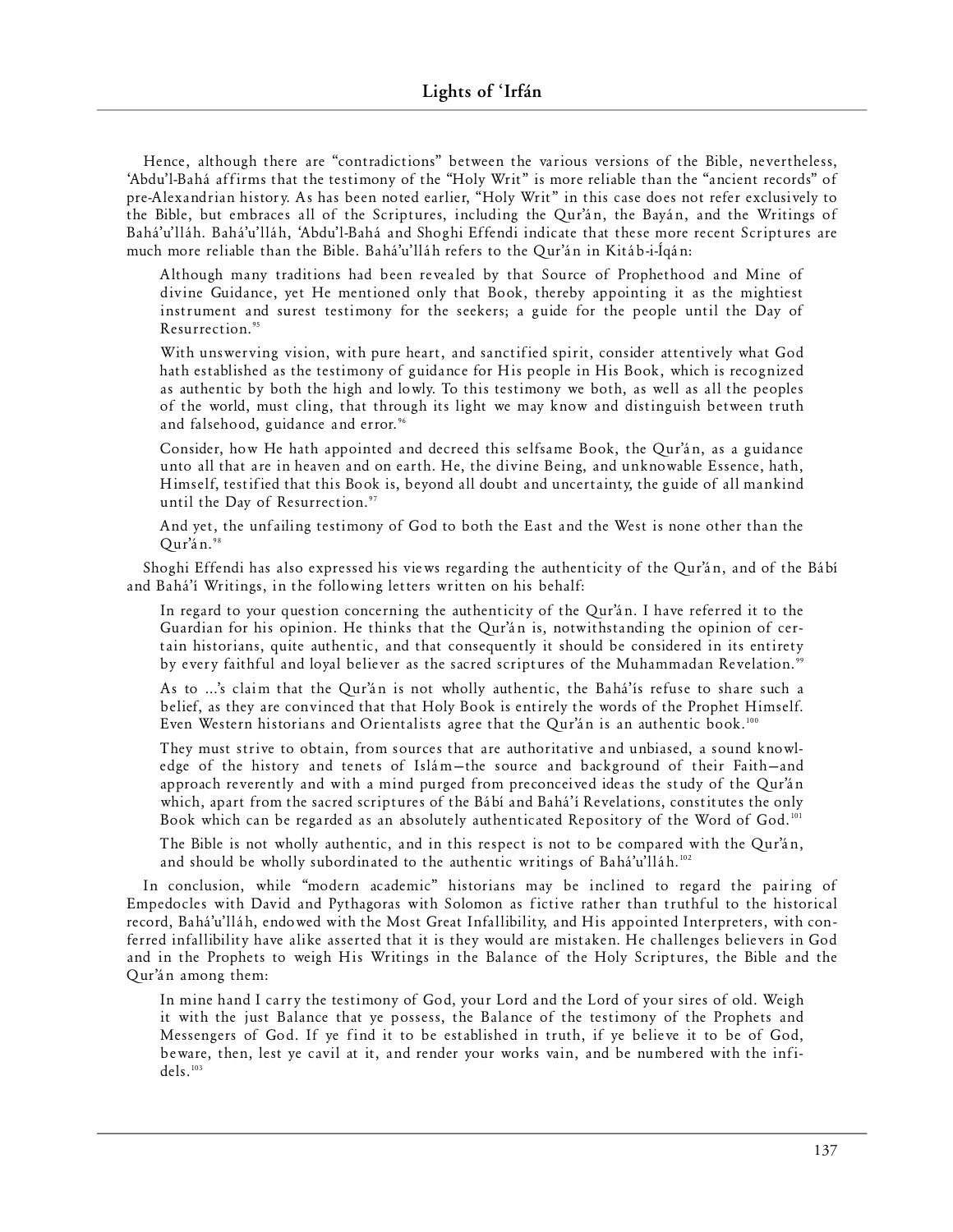And to those "modern academic" historians and other secular scholars who would apply the standards and methodologies of their various disciplines to determine the truthfulness and reliability of His Writings, Bahá'u'lláh writes:

Set before thine eyes God's unerring Balance and, as one standing in His Presence, weigh in that Balance thine actions every day, every moment of thy life.<sup>104</sup>

Weigh not the Book of God with such standards and sciences as are current amongst you, for the Book itself is the unerring Balance established amongst men.<sup>105</sup>

Give ear unto the verses of God which He Who is the sacred Lote-Tree reciteth unto you. They are assuredly the infallible balance, established by God, the Lord of this world and the next.<sup>106</sup>

This is the infallible Balance which the Hand of God is holding, in which all who are in the heavens and all who are on the earth are weighed, and their fate determined, if ye be of them that believe and recognize this truth.<sup>107</sup>

In the context of of all of the statements cited in this paper, the author would suggest in conclusion that the discrepancies between the verses referring to Empedocles and David, Pythagoras and Solomon the Lawh-i-Hikmat of Bahá'u'lláh on the one hand, and the views of Western "modern academic" historians on the other hand, can be resolved through the recognition of certain overall principles which suggest the direction of a new historiography. This distinctively Bahá'í historiography cites the unreliability of ancient historical sources; the special status of Scripture as a witness to actual persons and events; the all-embracing Most Great Infallibility of the Manifestations of God, reaching their culmination in the appearance of Bahá'u'lláh; the divinely-guided interpretations of history which have issued from His pen and from His appointed Interpreters, 'Abdu'l-Bahá and Shoghi Effendi. As Bahá'í historiography develops, the entire field of ancient history will undergo a radical transformation. The penetrating insights of Bahá'u'lláh, 'Abdu'l-Bahá and Shoghi Effendi into the processes, events and personalities of the past will provide a leavening and chastening influence, guiding humanity to an appreciation of our forebears more attuned to reality than to the flawed reconstructions of the historians and theologians of the past and present. We are not doomed to repeat history, nor to live in a man-made world, a world of fiction. We can know the real, the true, and distinguish it from the unreal, the false. The first step towards such a knowledge is not the rejection of religion, as so many of our contemporaries have supposed, but rather, it is the recognition of the Manifestation of God, He Who, to cite His own words:" "

Indeed He is a Light which is not followed by darkness and a Truth not overtaken by error. Were He to pronounce water to be wine or heaven to be earth or light to be fire, He speaketh the truth and no doubt would there be about it; and unto no one is given the right to question His authority or to say why or wherefore.

## **Bibliography and Notes**

- 1) Majmú'at min alwáh hadrat-i-Bahá'u'lláh (MB), Belgium:1980, pp. 8-9; *Tablets of Bahá'u'lláh revealed after the Kitáb-i-Aqdas* (TB), Wilmette:1988, p. 108
- 2) Bahá'u'lláh, *Kitáb-i-A qdas* (KA): a) Arabic, Haifa:1995, K47, p. 45; b)English translation, Haifa:1992, K47, pp. 36-37.
- 3) An-Nú r u' l-Abhá, Mu fawad at 'Abdu' l-B ahá (AM), pp. 129 –131; *S ome Answe red Que s ti ons* (SAQ), chap ter XLV, pp. 171–173).
- 4) Letter written to an individual Bahá'í on behalf of Shoghi Effendi, dated 11 January 1942 (supplied to the author by the Research Department of the Bahá'í World Centre in a letter dated 15 December 1994).

<sup>5)</sup> TB, pp. 149, 150

<sup>6)</sup> *I s hr á qá t*, Bomb ay, n.d., p. 18—ci ted in "Áh an g-i-B adí '," sál 32, sham ár ih 344, pp. 22–23.

<sup>7)</sup> Lawh-i-Mubárak dar bárih-yi taváríkh-i-falásifah (shortened here to Lawh-i-Falásafih), was written by 'Abdu'l-Bahá in 1906, in response to the questions of Miss Ethel J. Rosenberg. This Tablet is found in its original Persian text in Má'idiyi-Ásmání (volume II, pp. 64-67/68-71), and in English translation, by the Research Department of the Bahá'í World Center, in *Ethel Jenner Rosenberg: The Life and Times of England's Outstanding Baha'i Pioneer Worker*, Robert Weinberg (George Ronald, Oxford, 1995, pp. 78-81). A provisional translation of this Tablet by the Research Department at the Bahá'í World Centre was sent with a letter, dated 15 December 1994, to the present author prior to its publication in the aforementioned biography of Miss Rosenberg. Also, Keven Brown provided the author with his provisional translation of this Tablet. It was in comparing these two translations with the Persian original that the present author came to his conclusions regarding the import of this text.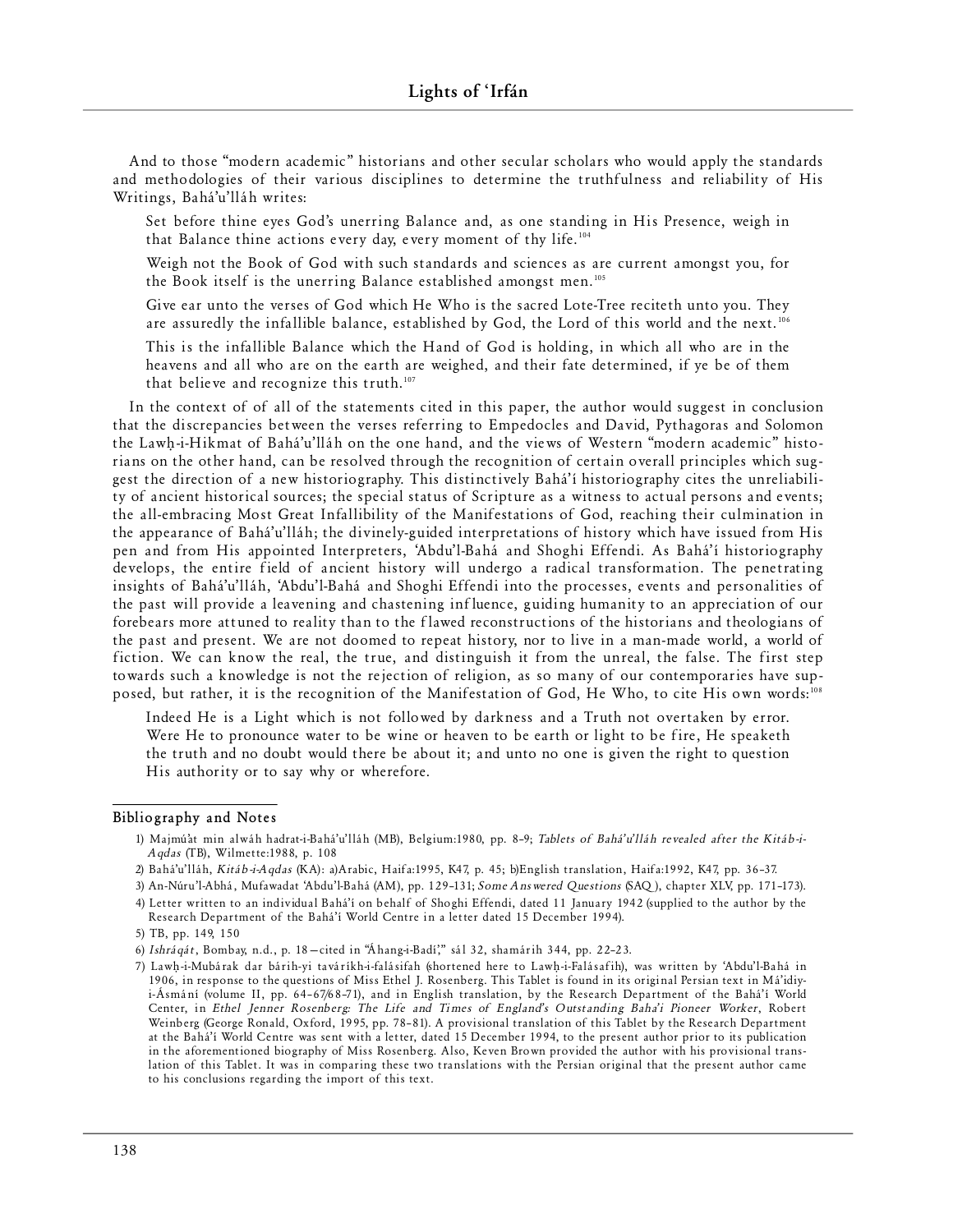- 8) From a letter written on behalf of Shoghi Effendi; cited in a letter dated 17 January 1978, written on behalf of the Universal House of Justice to an individual believer (www.bahai-library.org/uhj/resurrection.bible.html).
- 9) Letter written on behalf of the Universal House of Justice, cited in "Selected Extracts to Guide Bahá'í Scholars," citation #5, p. 2.
- 10) Nabíl-i-Akbar in "Tadhkirat al-Wafá' fí Tarjamat Hayát Qudamá' al-Ahibbá," Haifa, 1924 (translated into English by Marzieh Gail as *Memorials of the Faithful*).
- 11) MB, pp. 117–130.

12) TB, pp. 138 –152 .

13) MB, p. 123; TB, p. 144.

- 14) MB, p. 124; TB, p. 144.
- 15) MB, p. 124; TB, pp. 144–145.
- 16) MB, p. 124; TB, p. 145.
- 17) MB, p. 126; TB, p. 147.
- 18) Keven Brown, "Hermes Trimesgistus and Apollonius of in the Writings of Bahá'u'lláh," in *Revisioning the Sacred, New* Perspectives on a Bahá'í Theology, Jack McLean, editor, Kalimat Press, 1997, pp. 153-154, 166, 167-168.
- 19) Lawh-i-Basítu'l-Haqíqat, pp. 105-116 in Iqtidárát; and volume VII, pp. 140-147, Má'idiy-i-Ásmání; TB, p. 148, n. 1.
- 20) Qur'án, Súrat Maryam, 19:57-58.
- 21) MB, p. 128; TB, pp. 149 –150.

22) MB, p. 124.

23) TB, p. 145.

- 24) Hans Wehr, *A Dictionary of Modern Written Arabic* (Wehr) 4th edition, Otto Harrassowitz, 1994, p. 444.
- 25) F. Steingass, *A Comprehensive Persian-English Dictionary* (Steingass) Oriental Books, 1981, p. 622.
- 26) Letter written on behalf of Shoghi Effendi, published on p. 7, footnote 49 of *World Order*, Spring 1979 and subsequently on p. 5, *World Order*, Fall-Winter 1980-1981.
- 27) Geoffrey Wigoder, *The Encyclopedia of Judaism*, New York: Macmillan, 1989, pp. 191 (David), 663 (Solomon).
- 28) Dan Cohn-Sherbok, *The Black well Dictionary of Judaism*, Oxford: Black well, 1992, pp. 107 (David), 514 (Solomon).
- 29) H.T. Peck, editor, *International Cyclopaedia*, New York: Dodd, Mead and Company, 1898, volume IV, pp. 624-625.
- 30) Ibid., volume XIII, pp. 628-629.
- (31) "Sharh Lawh-i-Hikmat," published in Persian in *Má'idiy-i-Ásmání* (volume II, pp. 68-70) and *Amr va Khalq* (volume I, pp. 168 –169).
- 32) Alexander the Great is reported in all Western standard historical works to have lived circa 356-323 B.C.E.
- 33) Steingass, p. 1405.
- 34) Stein gass, p. 1407.
- 35) 'Abdu' l-Hamíd Ishráq Khávarí, *Muhádirát*, Irán: Bahá'í Publishing Trust, 1964, volume I, pp. 164-166.
- 36) J.R.I. Cole, "Problems of Chronology in Bahá'u'lláh's Tablet of Wisdom," Spring 1979 issue of *World Order* (periodical published by the National Spiritual Assembly of the Bahá'ís of the United States of America. Inasmuch as J.R.I. Cole makes no reference to Ishráq Khávarí in his *World Order* article, it seems likely that he was unacquainted with the former's previously published reference to this theme in Muhádirát.
- 37) Shams al-Dín al-Shahrazúrí, "Nuzhat al-arwáh wa-rawdat al-afráh," Ms. 1488 Leiden-cited in Miguel Asín Palacios, Ibn Masarra y su escuela, Apendice 4; reprint in *Obras Escogidas*, Madrid 1946, pp. 192-194; and Ms. 23365 British Museum, edited by 'Abd al-Karím 'Umar Abú Shuwayrí (Tripoli, 1988) - cited in *Ilai Alon*, Socrates Arabus (Ilai Alon), Jerusalem: Hebrew University, 1995, pp. 24, 98, 17 (Arabic).
- 38) Muwaffaqu'd-Dín Ibn Abí Usaybi'ah, 'Uyún al-Anbá fí Tabaqát al-Atbá', Beirut: Maktabat al-Hayah, 1965, pp. 61-62.
- 39) Hájjí Khalífah, "Kashf al-zunún fí asámí al-kutub wa'l-funún" (HK), edited by G. Flügel (Lexicon bibliographicum et encyclopaedicum, London, 1858) - cited in *Ilai Alon*, pp. 24-25, 98-99, 17-18 (Arabic).
- 40) Palacios, p. 192, entitled "Rawdat al-Afráh" and cited in *Encyclopedia Islamica*, 2nd edition (EI2), volume I, pp. 483-484.
- 41) Palacios, pp. 192-194, cited in EI2:I:483-484.
- 42) Ms. Aya Sofiya 2450: see EI2:I:483.
- 43) EI 2:I :483–484.
- 44) Wehr, p. 721.

- 46) Written in 1875, and first published in Bombay in 1882, *Risáliy-i-Madaniyyih* has been reprinted by Bahá'í-Verlag, in Germany, 1984. This quotation is found on p. 91.
- 47) *The Secret of Divine Civilization*, Wilmette: Bahá'í Publishing Trust, 1970, p. 77. The author offers the following literal rendering of these verses from the Persian: "And in many historical chronicles it is recorded that the philosophers of Greece similar to Pythagoras generally acquired their knowledge of the propositions of divine and natural philosophy from the disciples of His Eminence Solomon."
- 48) Sá'id ibn Ahmad Sá'id Al-Andalusi, "Kitáb Tabaqát al-Umam" (AA) published in "Al-Machriq, Revue Catholique Orientale Mensuelle," Beyrouth: *Imprimerie Catholique*, no. 14, Septembre 1911, p. 667, n. 4.

<sup>45)</sup> TB, p. 149.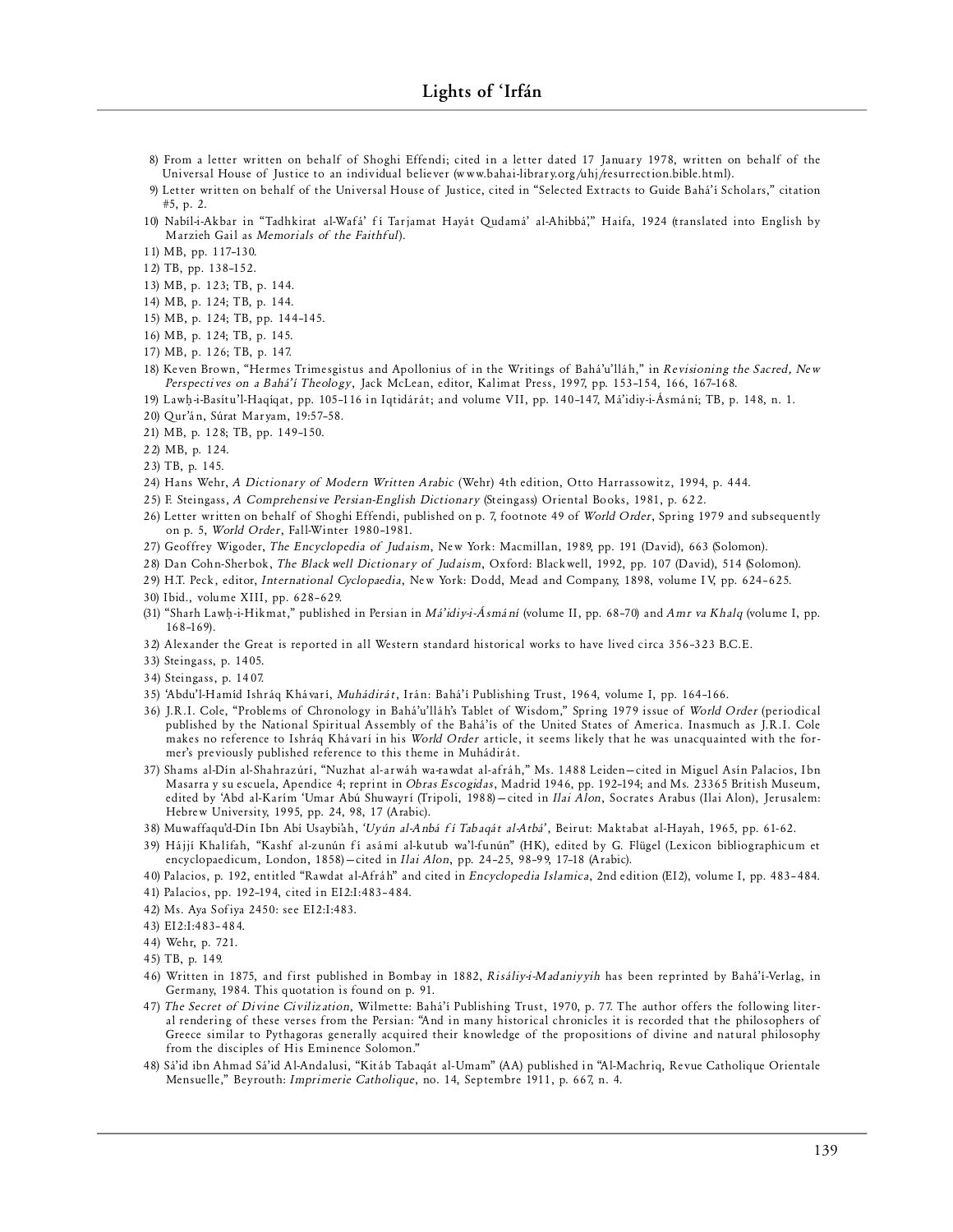- 49) Talk on 12 October 1912, at Temple Emmanu-El, San Francisco; Persian transcription in "Majmú'ih Khitábát Hadrat-i-'Abdu'l-Bahá'," p. 612; English translation reported in *The Promulgation of Universal Peace* (PUP), Wilmette: Bahá'í Publishing Trust, 1982, pp. 362-363.
- 50) Talk on 8 November 1912, at Eighth Street Temple, Washington, D.C.; English translation recorded in PUP, p. 406.
- 51) Talk on 9 November 1912, at the home of Mr. and Mrs. Parsons, Washing-ton, D.C.; English translation recorded in PUP, p. 412.
- 52) AA, p. 666.
- 53) Abu-Fath al-Shahrastání, "Al-Milal wa'l-Nihal," *Qahirah: Maktabat al-Anjlu al-Misríyah*, 1977, pp. 359, 365; edited by 'Abdu'l-Azíz al-Wakil, Cairo: Halabí and Co., 1968, volume II, pp. 119-120.
- 54)Yahya al-Suhrawardí, "Hikmat al-Ishráq," in Henry Corbin, Oeuvres philosophiques et mystiques de Sohrawardi, Teheran-Paris, 1952, II, 300, 13-cited in Ilai Aloni, Socrates Arabus, Jerusalem: Hebrew University, 1995, p. 24, n. 71.
- 55) Jamálu'd-Dín al-Qiftí, *Ta'ríkh al-Hukamá*,' edited by Dr. Julius Lippert, Leipzig: Dieterich'sche Verlagsbuchhandlung, 1903, p. 12.
- 56) 'Imádu'd-Dín Abú'l-Fida', "Al-Mukhtasar fí Akhbar al-Bashar, in Historia Anteislamica, Arabice, edited by Henry O. Fleischer, Leipzig, 1831, pp. 152, 154; and Al-Mukhtasar fí Akhbar al-Bashar, Cairo: al-Husayniyyah Egyptian Press, n.d., volume I, pp. 84– 85.
- 57) HK, I:72,1; cited in *Ilai Alon*, Socrates Arabus, Jerusalem: Hebrew University, 1995: in English: p. 98, n. 81 and in Arabic: p. 17, n. 80.
- 58) Professor Eduard Zeller, *Outlines of the History of Greek Philosophy* (EZ), 13th edition, revised by Wilhelm Mestle, translated by L.R. Palmer, New York: Meridian Press, 1955, p. 279-280.
- 59) International Cyclopaedia, volume V, p. 416.
- 60) Ibid., p. 415.
- 61) Ibid., volume XII, p. 259.
- 62) Ibid., volume I, p. 682; and *Webster's Biographical Dictionary*, p. 1219.
- 63) EZ, p. 278; *Encyclopedia Judaica* (Jerusalem: Keter, 1971, volume III, p. 444) identifies the survivals of Aristobulus' commentary in Clement of Alexandria, Stromata" (1:22; 6:3); and in Eusebius, Historia ecclesiastica (7:32) and Prae paratio evangelica (7:14; 8:10; 13:12).
- 64) Valckenaer, *De Aristobulo Judaeo*, Leyden, 1806.
- 65) *International Cyclopaedia*, volume I, p. 682.
- 66) EZ, pp. 279 –280.
- 67) Clement of Alexandria, "Stromateis," in Miscellanies, V:14, quoted in *The Ante-Nicene Fathers*, edited by A. Roberts and J. Donaldson, 1956, pp. 325, 329, 466: cited in J.R.I. Cole, p. 33, n. 30-32.
- 68) Ibid., ci ted in J.R.I. Cole, p. 33.
- 69) Henry More, quoted in C.A. Patrides, *The Cambridge Platonists*, London, 1969, p. 7-cited in J.R.I. Cole, pp. 33-34, n. 35.
- 70) Mullá Lutfi'l-Maqtúl, translated by Henry Corbin and Adnan in *La Duplication de l'Autel*, Paris: 1940, p. 25.
- 71) Luis E. Navia, *Socratic Testimonies* (LN), University Press of America, 1987. (72)Diogenes Laertius, *Lives of Eminent* Philosophers (DL), in Greek and with an English translation by R.D. Hicks, two volumes, Harvard University Press, 1979. 73) LN, pp. 323–324.
- 
- 74) Ibid., p. 324.
- 75) Ibid., p. 321.
- 76) Ibid., p. 323.
- 77) Ibid., p. 325.
- 78) Ibid., p. 197.
- 79) DL, volume II, book VIII, chapter ii, paragraph 74, p. 388-389.
- 80) Ibid., p. 389, n. a
- 81) Ibid., paragraph 54, pp. 368-371.
- 82) Ibid., paragraph 55, pp. 370-371.
- 83) Ibid., chapter i, paragraph 45, pp. 360-361.
- 84) Ibid., p. 361, n. e
- 85) Ibid., paragraphs 2-3, pp. 320-323.
- 86) Bahá'u'lláh, Lawh-i-'Abdu'l-Razzág, translated into English by Shoghi Effendi in *Gleanings from the Writings of* Bahá'u'lláh (GL), Wilmette: Bahá'í Publishing Trust, 1971, LXXXVII, pp. 174-175.
- 87) From a recently translated Tablet of Bahá'u'lláh; cited in letter written on behalf of the Universal House of Justice, 1 January 1981 (www.bahai-library.org/uhj/resurrection.bible.html)
- 88) Bahá'u'lláh, Kitáb-i-Íqán (KI), translated into English by Shoghi Effendi; Wilmette: Bahá'í Publishing Trust, 1970, pp. 86– 87.
- 89) From a recently translated Tablet of 'Abdu'l-Bahá; cited in letter written on behalf of the Universal House of Justice, 1 January 1981 (www.bahai-library.org/uhj/resurrection.bible.html)